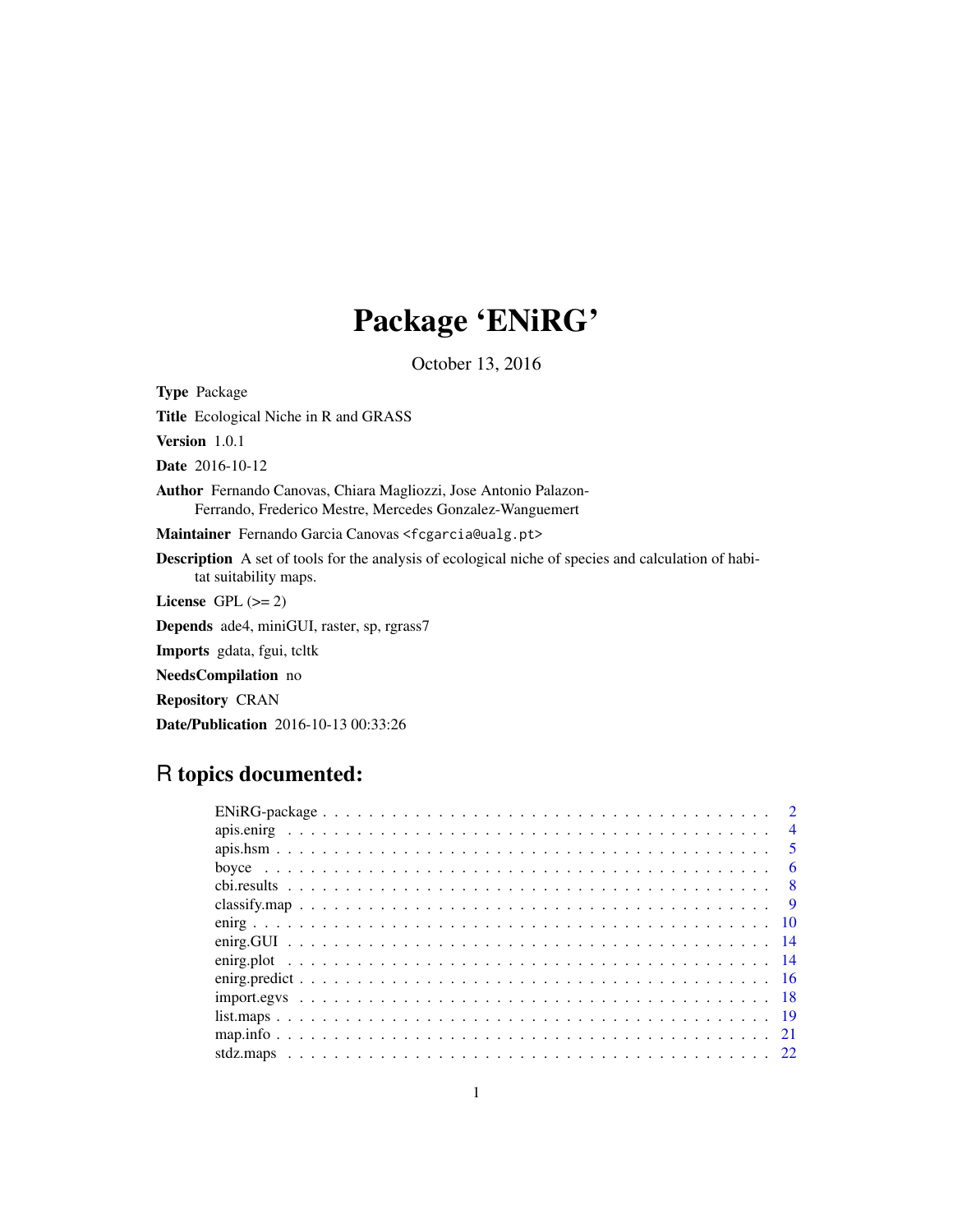#### <span id="page-1-0"></span>**Index** [24](#page-23-0)

ENiRG-package *Ecological Niche in R-Grass*

# Description

ENiRG has been designed to characterize the realized niche of the species by interfacing R software with GRASS geographical information system in order to overcome issues when working with large data sets (i.e., wide areas or high resolution). This package uses classes defined in rgrass7 package to deal with spatial data and to interface R and Grass.

# Details

| Package: | ENiRG      |
|----------|------------|
| Type:    | Package    |
| Version: | $1.0 - 1$  |
| Date:    | 2016-05-03 |
| License: | $GPL (=2)$ |

This package is organised in four main parts:

- data preparation ([import.egvs](#page-17-1), [list.maps](#page-18-1), [map.info](#page-20-1) and [stdz.maps](#page-21-1));
- ENFA analysis ([enirg](#page-9-1) and [enirg.plot](#page-13-1));
- prediction of species' niche and HSM calculation ([enirg.predict](#page-15-1));
- classification of suitability ([boyce](#page-5-1) and [classify.map](#page-8-1)).

*ENiRG* is able to perform the analysis into GRASS, by intitiating a session within R (see also function [initGRASS](#page-0-0) from *rgrass7*). *ENiRG* provides an easy way to import raster maps through [import.egvs](#page-17-1), containing EGV's distribution in any of the formats supported by GDAL library [\(gdal.org\)](http://www.gdal.org). It also provides several functions to explore [GRASS](http://grass.osgeo.org) environment, giving the available list of maps ([list.maps](#page-18-1)) and metadata ([map.info](#page-20-1)). Before run ENFA analysis, standardization of quantitative EGVs is suggested Hirzel *et al*. (2002). [stdz.maps](#page-21-1) allows the process by retrieving its univariate statistics.

Characterization of the species's niche can be done by using the main function of the package. [enirg](#page-9-1) performs ENFA analysis, while projection of the ordination diagram of marginality and specialization (ENFA's principal components), can be computed using [enirg.plot](#page-13-1).

Function enirg. predict focuses on computing the prediction of the species' niche accordingly with ENFA's results.

Main functions of the package offer two methods, accordingly to the amount of data computed. User can choose one of two available methods: "normal" and "large". The first, strongly relies on the rgrass7 package and thus is limited by  $R$  storage capacity and computations; on the contrary, "large" method directly interface with GRASS, allowing calculations over large areas or high resolution maps with huge amount of data (NOTE: it is only available for Linux/Unix OS, at the moment).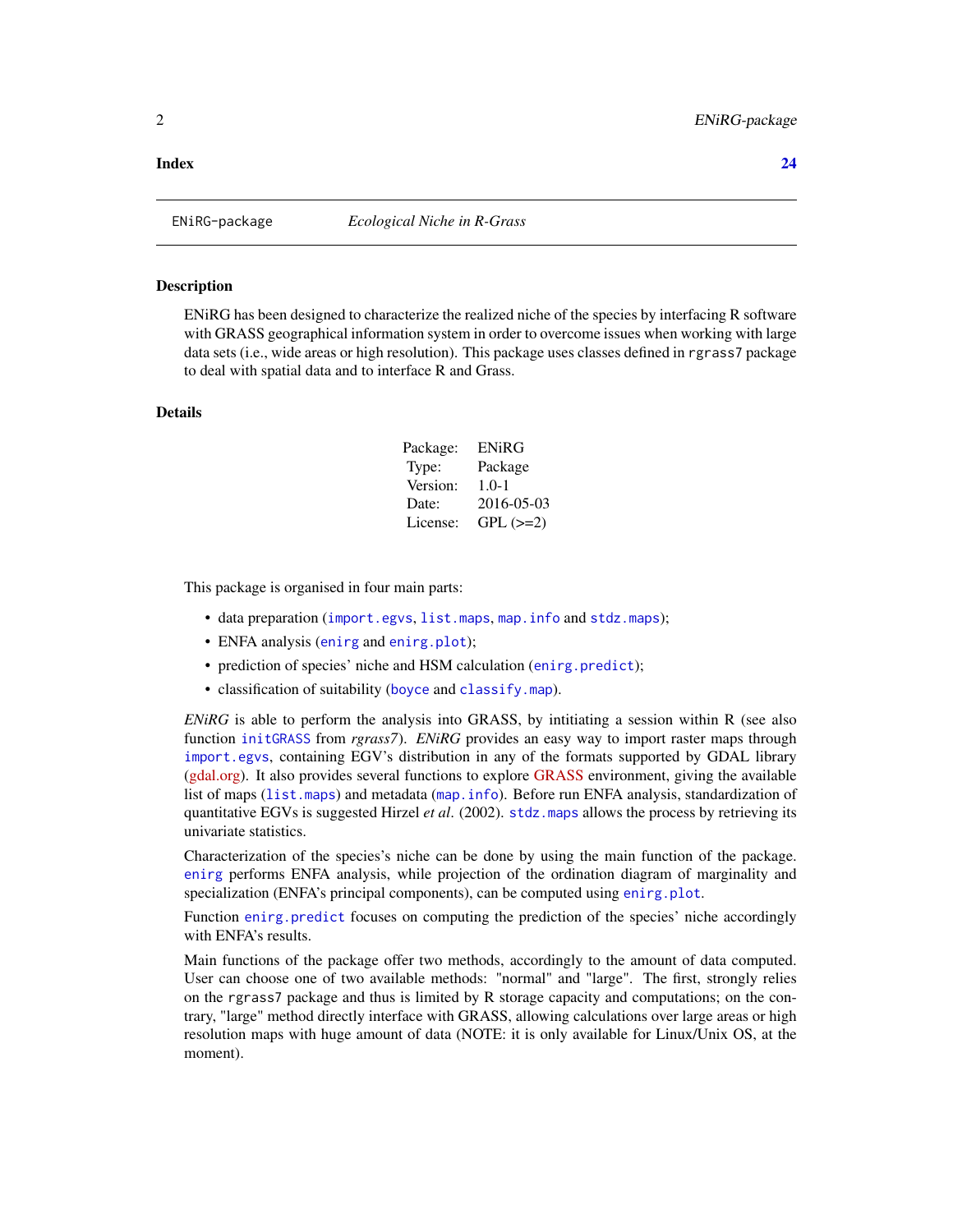# <span id="page-2-0"></span>ENiRG-package 3

[boyce](#page-5-1) function aims to investigate how accurately the map obtained from function [enirg.predict](#page-15-1) is predicting modelled species presences (Boyce *et al*., 2002). Intervals estimated manually, allow users to reclassify predicted niche maps, by using [classify.map](#page-8-1), and thus distinguishing unsuitable, marginal, suitable and optimal habitat (Hirzel *et al*., 2006). Evaluation of habitat suitability model accuracy is made by means of n-fold cross-validation (Fielding and Bell, 1997).

User can take advantages of integration with other R libraries (*raster*, *rasterVIS*), portability and interoperability within GRASS (i.e. efficient map storage) and can also communicate with other commonly used GIS software, such as QGIS.

A graphical user interface (GUI) allows better access to functionalities of *ENiRG* package through function link{enirg.GUI}.

#### Note

The package depends on rgrass7, raster, R.utils, stats, gplots, miniGUI, ade4, tcltk2, fgui.

#### Author(s)

Fernando Canovas, Chiara Magliozzi, Jose Antonio Palazon-Ferrando, Frederico Mestre, Mercedes Gonzalez-Wanguemert

Maintainer: Fernando Garcia Canovas <fcgarcia@ualg.pt>

#### References

Boyce, M.S.,Vernier, P.R.,Nielsen,S.E.,Schmiegelow, F.K.A. (2002). Evaluating resource selection functions. Ecological Modelling 157, 281-300.

Fielding, A., Bell, J. (1997). A review of methods for the assessment of prediction errors in conservation presence/absence models. Environmental Conservation, 24, 38-49.

Hirzel, A.H., Hausser, J., Chessel, D. and Perrin, N. (2002). Ecological-niche factor analysis: How to compute habitat-suitability maps without absence data? Ecology, 83, 2027-2036.

Hirzel, A.H., Le Lay, G., Helfer, V., Randin, C., Guisan, A. (2006). Evaluating the ability of the habitat suitability models to predict species presences. Ecological Modelling 199, 142-152.

Canovas, F., Magliozzi, C., Mestre, F., Palazon-Ferrando, J.A. and Gonzalez-Wanguemert, M. (2016). ENiRG: R-GRASS interface for efficiently characterizing the ecological niche of species and predicting habitat suitability. Ecography 39: 593-598.

# See Also

adehabitatHS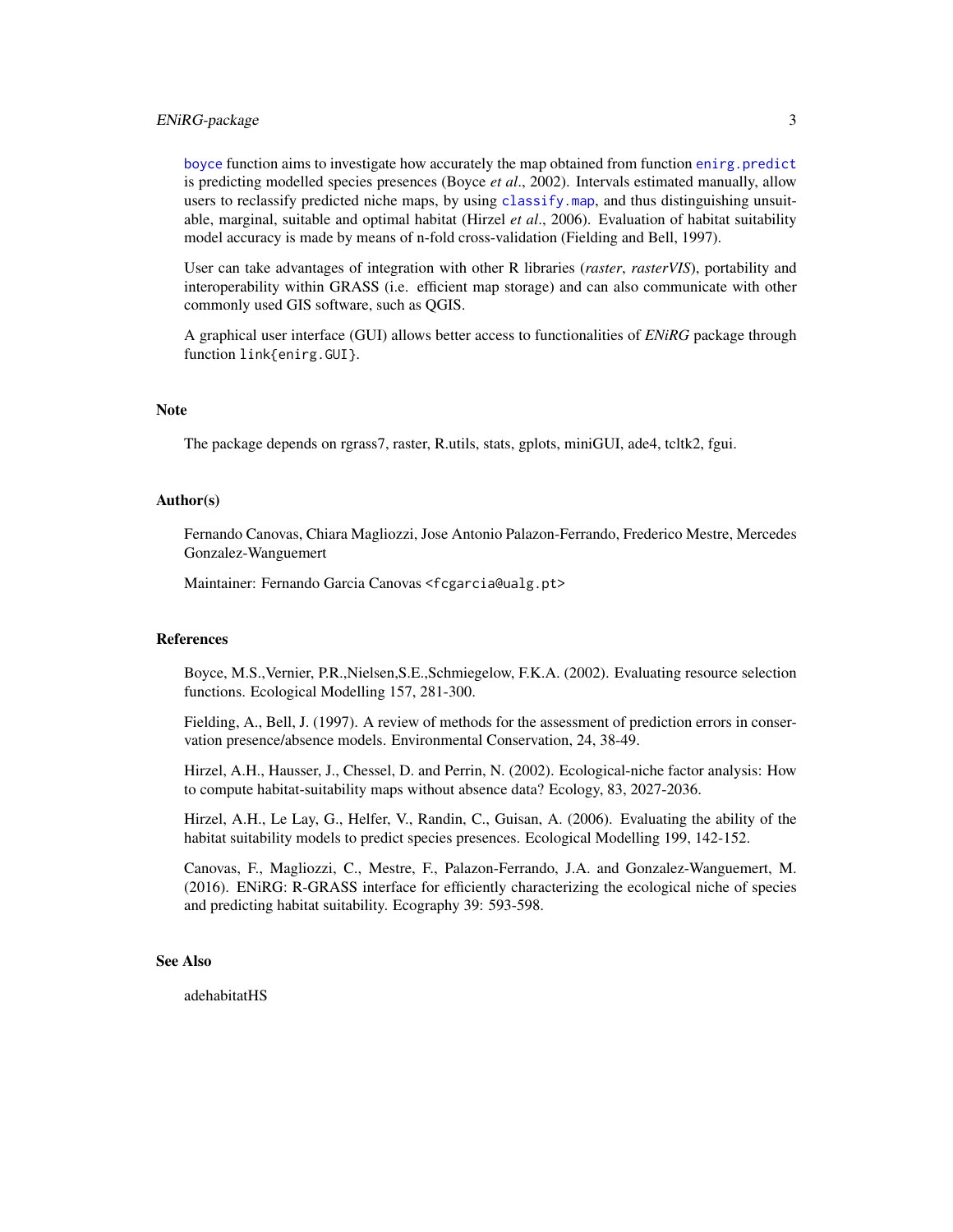<span id="page-3-1"></span><span id="page-3-0"></span>

apis.enirg is a list which stores the output of an analysis performed with [enirg](#page-9-1) over occurrence records of the *Apis mellifera* species across the Iberian Peninsula (Canovas et al., 2002, 2008, 2014).

#### Usage

```
data(apis.enirg)
```
#### Details

The source dataset only refers to the African lineage occurrence records.

#### References

Canovas, F., De la Rua, P., Serrano, J. and Galian, J. (2002). Mitochondrial DNA variability in Apis mellifera iberica populations from Galicia. Archivos de Zootecnia, 51: 441-448

Canovas, F., De la Rua, P., Serrano, J. and Galian, J. (2008). Geographical patterns of mitochondrial DNA variation in Apis mellifera iberiensis (Hymenoptera: Apidae). Journal of Zoological Systematics and Evolutionary Research, 46(1): 23-30

Canovas, F., De la Rua, P., Serrano, J. and Galian, J. (2014). Analysing and describing a contact area of two distinct evolutionary units. An ecological perspective. Journal of Insect Conservation, 18(5): 927-937

Canovas, F., Magliozzi, C., Mestre, F., Palazon-Ferrando, J.A. and Gonzalez-Wanguemert, M. (2016). ENiRG: R-GRASS interface for efficiently characterizing the ecological niche of species and predicting habitat suitability. Ecography 39: 593-598.

#### Examples

```
require(raster)
```

```
# loading map of Iberian Peninsula
mask.file <- paste(system.file(package = "ENiRG"),
                   "/ext/", "mask.asc", sep="")
plot(raster(mask.file), col="brown", legend=FALSE, xlab = "longitude",
    ylab = "latitude")
data(apis.enirg)
points(apis.enirg$presences[, 1:2],
      cex=apis.enirg$presences[, 3] / 30, pch=19)
```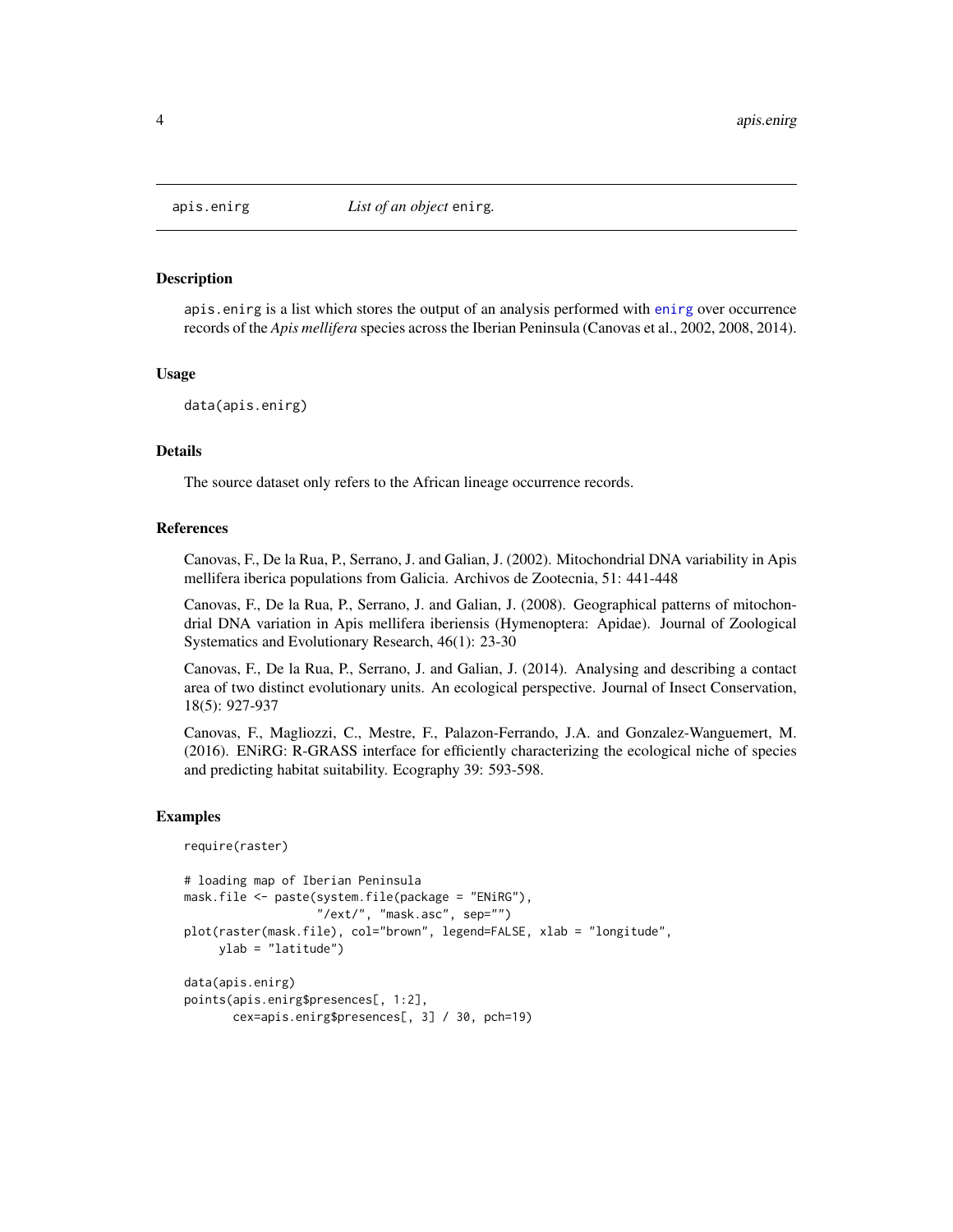<span id="page-4-0"></span>

apis.hsm is a list which stores output of prediction for the African lineage of honeybees in the Iberian Peninsula (Canovas *et al*., 2002, 2008, 2014).

#### Usage

data(apis.hsm)

# Details

A list of:

- predictions. A data frame with observed and predicted values.
- validation. A data frame with the distribution of predicted values for both the observed data and the entire predicted map.
- map. Prediction map for the African lineage of honeybees in the Iberian Peninsula.

#### References

Canovas, F., De la Rua, P., Serrano, J. and Galian, J. (2002). Mitochondrial DNA variability in Apis mellifera iberica populations from Galicia. Archivos de Zootecnia, 51: 441-448

Canovas, F., De la Rua, P., Serrano, J. and Galian, J. (2008). Geographical patterns of mitochondrial DNA variation in Apis mellifera iberiensis (Hymenoptera: Apidae). Journal of Zoological Systematics and Evolutionary Research, 46(1): 23-30

Canovas, F., De la Rua, P., Serrano, J. and Galian, J. (2014). Analysing and describing a contact area of two distinct evolutionary units. An ecological perspective. Journal of Insect Conservation, 18(5): 927-937

#### Examples

```
data(apis.hsm)
```
require(raster)

```
plot(apis.hsm$African_predicted_hsm)
contour(apis.hsm$African_predicted_hsm, add = TRUE)
```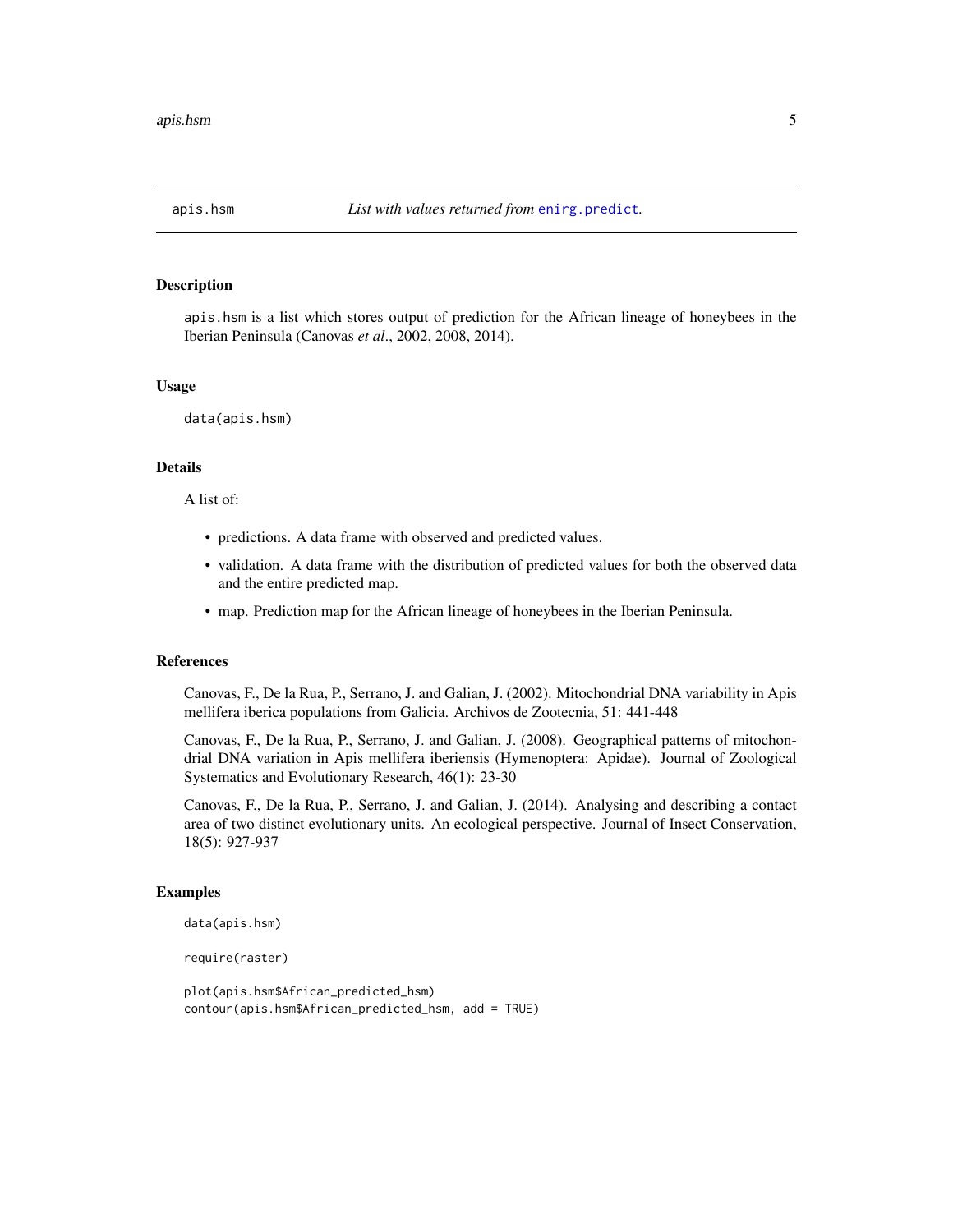<span id="page-5-1"></span><span id="page-5-0"></span>

boyce.classification function aims to investigate accuracy of the map obtained from function [enirg.predict](#page-15-1), by using the continuous Boyce index (CBI; Boyce *et al*., 2002).

Curves from P/E ratio give the possibility to reclassify the predicted niche map ([enirg.predict](#page-15-1)) and thus distinguish unsuitable, marginal, suitable and optimal habitats. In accordance with the method proposed by Hirzel *et al*.(2006), it interprets predicted-to-expected ratio (P/E) by partitioning habitat suitability predictions into classes and by calculating frequencies. If model properly delineates suitable areas for the studied species, Spearman rank correlation coefficient of the ratio  $F_i$ , will be 1.

Evaluation of habitat suitability model accuracy is made by means of n-fold cross-validation (Fielding and Bell, 1997), partitioning data evenly but randomly into cv.sets partitions. Once ratio is calculated, Spearman correlation coefficient allows to estimate fitting for the predicted-to-expected relationship.

Categories allows to use function [classify.map](#page-8-1), in order to perform a classification on the HSM ([enirg.predict](#page-15-1)).

### Usage

```
boyce(prediction, prediction.map, categories = NULL, cv.sets = 10,
      type = "manual", outcat = "cbi.results")
```
# Arguments

| prediction | vector. Predicted suitability values from observations or from a second valida-<br>tion data set.               |
|------------|-----------------------------------------------------------------------------------------------------------------|
|            | prediction.map vector. Predicted suitability values for the entire area of study.                               |
| categories | vector with desired categories. NULL if type = "manual"                                                         |
| cv.sets    | integer, indicating the number of subsets to use for the cross validation.                                      |
| type       | string. If "manual", a GUI assists the classification process. If "none", categories<br>parameter will be used. |
| outcat     | string. Name for object which will contain the results.                                                         |

#### Details

A GUI allows a manual adjustment of suitability classes. An ideal model would give a straight P/E curve. Curve shape and its confidence interval can be used to define boundaries of habitat suitability classes (as suggested by vertical dashed lines).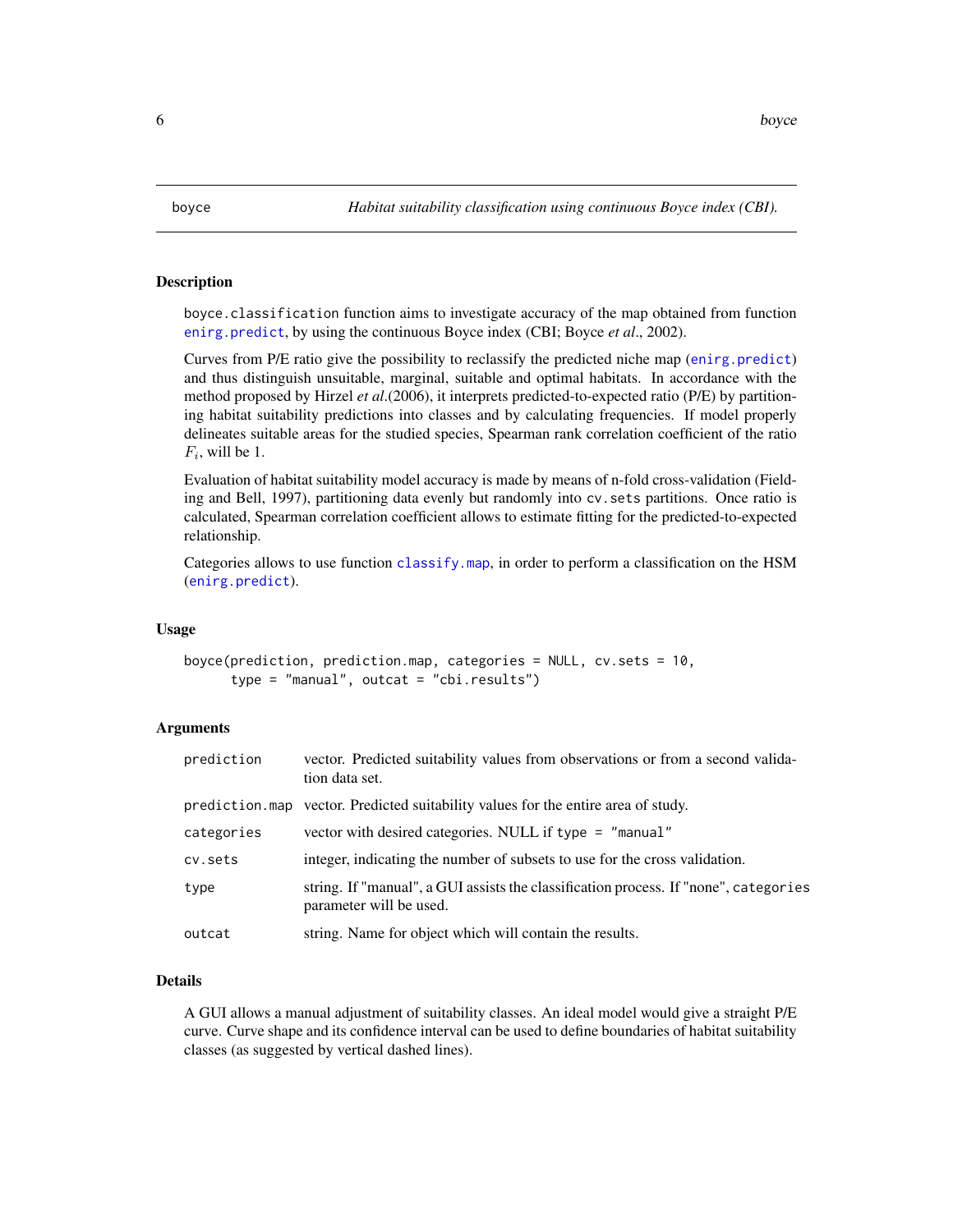#### <span id="page-6-0"></span>boyce **7** and 2008 *boyce* 7

#### Value

This function displays predicted/expected ratio curve shapes. Also enirg.predict returns a list object, containing the following components:

- coefficients. A vector of two: spearman rank coefficient and adjusted r squared.
- intervals. Suitability intervals for later using with [classify.map](#page-8-1)

#### Author(s)

Fernando Canovas <fcgarcia@ualg.pt>

#### References

Boyce, M.S.,Vernier, P.R.,Nielsen,S.E.,Schmiegelow, F.K.A. (2002). Evaluating resource selection functions. Ecological Modelling 157, 281-300.

Fielding, A., Bell, J. (1997). A review of methods for the assessment of prediction errors in conservation presence/absence models. Environmental Conservation, 24, 38-49.

Hirzel, A.H., Le Lay, G., Helfer, V., Randin, C., Guisan, A. (2006). Evaluating the ability of the habitat suitability models to predict species presences. Ecological Modelling 199, 142-152.

#### See Also

[enirg.predict](#page-15-1), [predict.enfa](#page-0-0)

#### Examples

data(apis.hsm)

```
# vector of predictions for observations:
apis.predictions <- apis.hsm$predictions[, 2]
```
# vector of predictions for the entire predicted map: apis.predictions.map <- as.vector(na.exclude(apis.hsm\$African\_predicted\_hsm@data@values))

```
# Try with intervals:
# unsuitable = 0.65# marginal = 0.84# suitable = 0.96# Note that this species has an optimal distribution
# in the study area, resulting in a wide unsuitable
# interval and narrow suitable ones.
boyce(prediction = apis.predictions,
     prediction.map = apis.predictions.map,
     categories = c(0, 0.65, 0.84, 0.96, 1),cv.sets = 10, type = "none")
```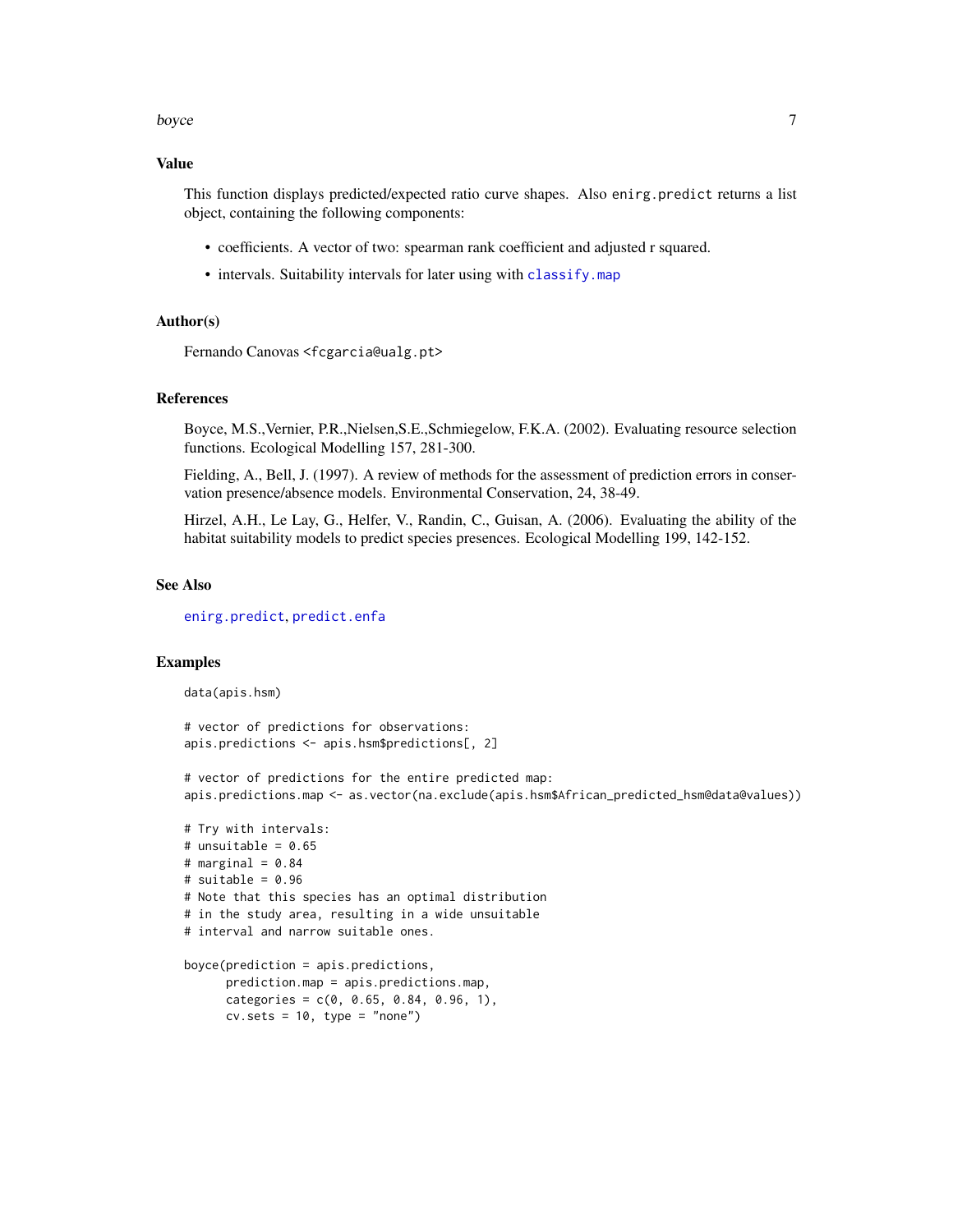cbi.results is a list which stores output of the continuous Boyce classification performed with [boyce](#page-5-1).

#### Usage

data(cbi.results)

#### Details

Source dataset refers to classification of the niche analysis performed on [apis.enirg](#page-3-1) data.

# References

Boyce, M.S.,Vernier, P.R.,Nielsen,S.E.,Schmiegelow, F.K.A. (2002). Evaluating resource selection functions. Ecological Modelling 157, 281-300.

Fielding, A., Bell, J. (1997). A review of methods for the assessment of prediction errors in conservation presence/absence models. Environmental Conservation, 24, 38-49.

Hirzel, A.H., Le Lay, G., Helfer, V., Randin, C., Guisan, A. (2006). Evaluating the ability of the habitat suitability models to predict species presences. Ecological Modelling 199, 142-152.

### Examples

```
data(apis.hsm)
```

```
# vector of predictions for observations:
apis.predictions <- apis.hsm$predictions[, 2]
```
# vector of predictions for the entire predicted map: apis.predictions.map <- as.vector(na.exclude(apis.hsm\$African\_predicted\_hsm@data@values))

```
# Try with intervals:
# unsuitable = 0.65# marginal = 0.84# suitable = 0.96
# Note that this species has an optimal distribution
# in the study area, resulting in a wide unsuitable
# interval and narrow suitable ones.
boyce(prediction = apis.predictions,
```

```
prediction.map = apis.predictions.map,
categories = c(0, 0.65, 0.84, 0.96, 1),cv.sets = 10, type = "none")
```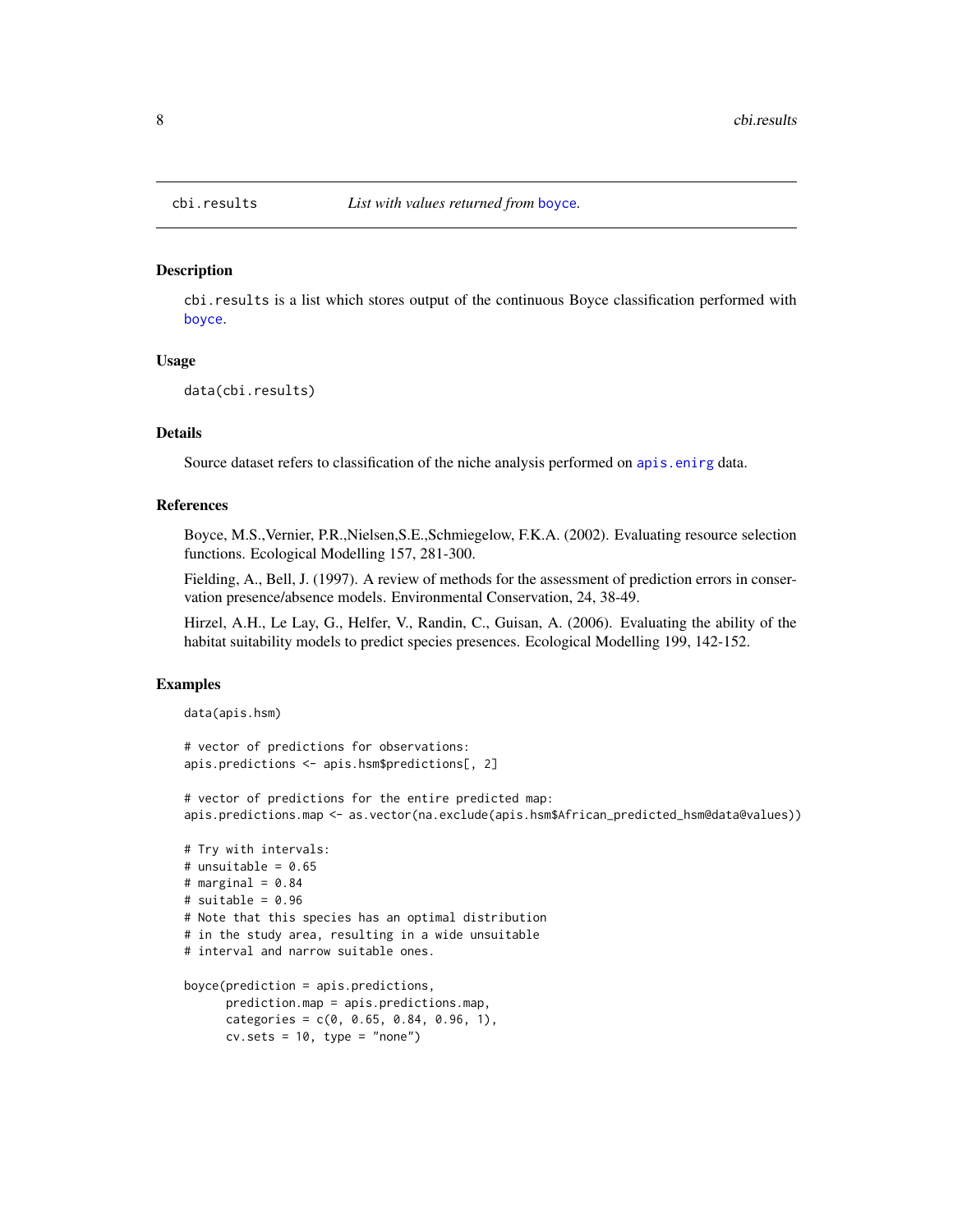```
data(cbi.results)
cbi.results
```
<span id="page-8-1"></span>classify.map *Classification of the HSM*

# Description

classify.map classifies the Habitat Suitability Map (HSM) using suitability classes.

# Usage

```
classify.map(map, suit.classes, output.name = NULL, load.map = FALSE)
```
#### Arguments

| map          | unclassified suitability map name from GRASS.                            |
|--------------|--------------------------------------------------------------------------|
| suit.classes | object of class boyce, giving the suitability classes.                   |
| output.name  | string. Name for classified map.                                         |
| load.map     | logical. Whether the map should be uploaded as an object of class raster |

# Value

Function classify.map allows to classify the HSM according to breaks, which represents limits for intervals in the four suitability classes (unsuitable, marginal, suitable and optimal; Hirzel et al., 2006). Those values can be obtained by using CBI [boyce](#page-5-1). HSM classified map layer in GRASS can be also uploaded into R by setting load.map to TRUE.

#### Author(s)

Fernando Canovas <fcgarcia@ualg.pt>

# References

Hirzel, A.H., Le Lay, G., Helfer, V., Randin, C., Guisan, A. (2006). Evaluating the ability of the habitat suitability models to predict species presences. Ecological Modelling 199, 142-152.

# See Also

[enirg](#page-9-1), [enirg.predict](#page-15-1)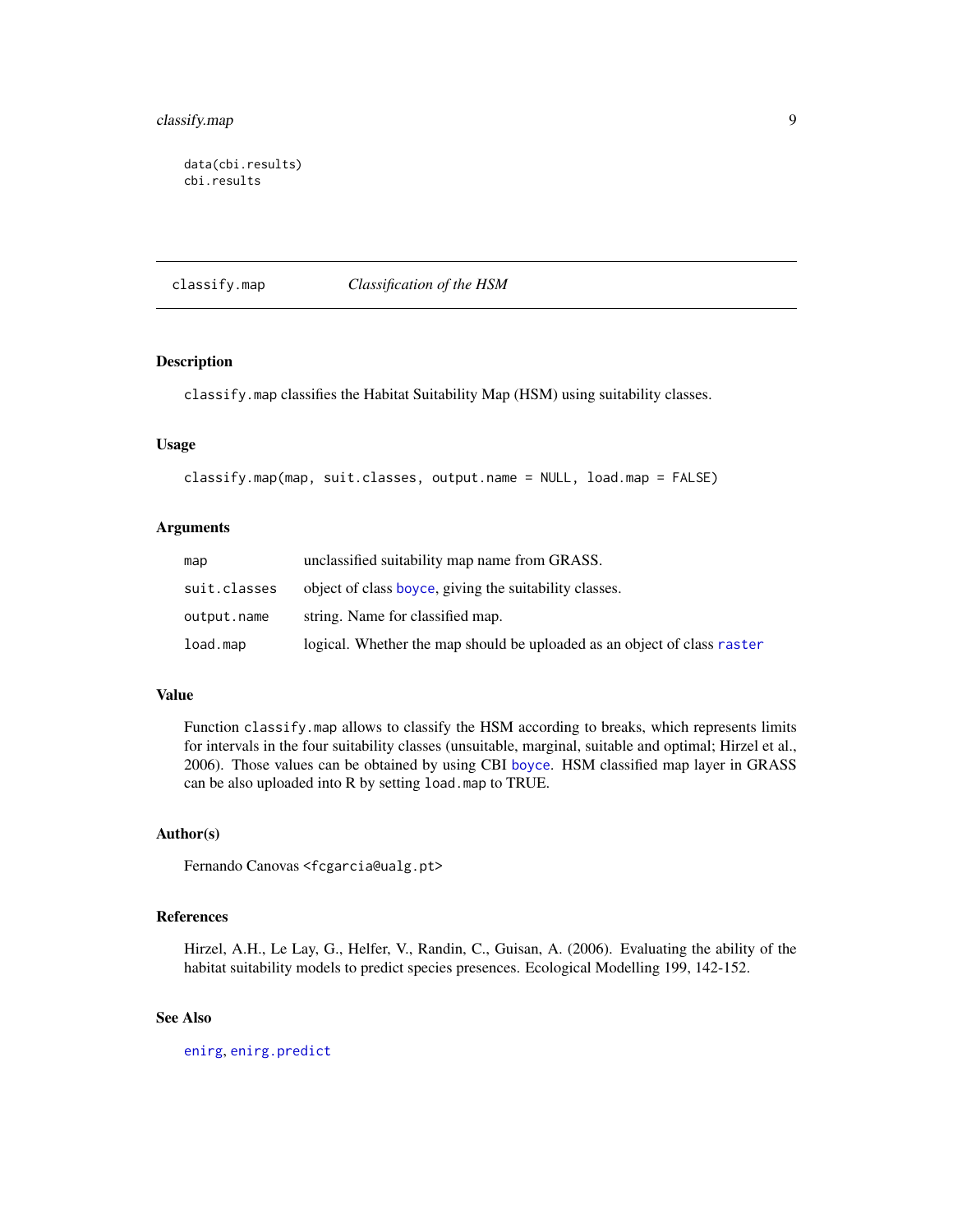#### Examples

```
## Not run:
# starting GRASS session
initGRASS("/usr/bin/grass-7.0.0", home=tempdir())
initGRASS("C:/GRASS", home=tempdir())
data(apis.enirg)
# presences table
lina <- apis.enirg$presences
# loading the environmental information in batch
predictor.names <- c("tann", "mxtwm", "mntcm", "rfdm", "rfseas")
predictor.maps <- paste("std_", predictor.names, sep="")
file.names <- paste(system.file(package = "ENiRG"),
                    "/ext/", predictor.names, ".asc", sep="")
import.egvs(file.names, predictor.names)
# standardization
stdz.maps(predictor.names, predictor.maps)
# performing the Ecologigal Niche Factor Analysis (ENFA)
enirg(presences.table = lina, qtegv.maps = predictor.maps,
      species.name = "African", nf = 3, scannf = FALSE,
     method = "normal") -> apis.enfa
enirg.predict(apis.enfa, load.map = TRUE, method = "normal") -> apis.hsm
data(cbi.results)
classify.map(map = "African_predicted_hsm",
             suit.classes = cbi.results,
             output.name = "African_hsm_class") -> apis.hsm.class
```
## End(Not run)

<span id="page-9-1"></span>enirg *Ecological Niche in R-Grass*

# Description

enirg performs an Ecological Niche Factor Analysis (ENFA) by coupling R and GRASS softwares and following Hirzel *et al*. (2002).

#### Usage

```
enirg(presences.table, qtegv.maps, qlegv.maps = NULL, col.w = NULL,
     scannf = TRUE, nf = 1, method = "normal", load.maps = FALSE,
      species.name = "species", map.center = NULL, res = NULL)
```
<span id="page-9-0"></span>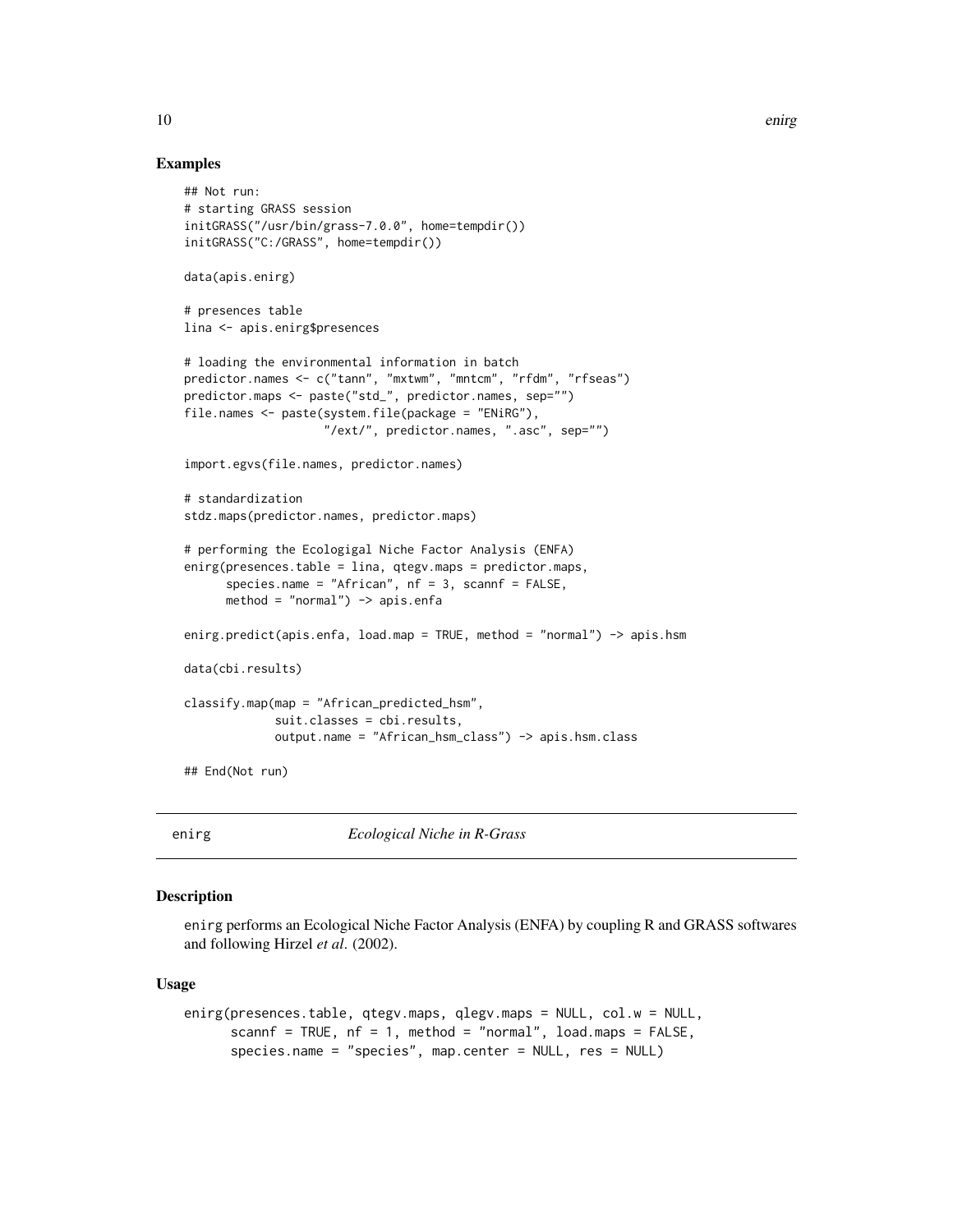#### enirg and the set of the set of the set of the set of the set of the set of the set of the set of the set of the set of the set of the set of the set of the set of the set of the set of the set of the set of the set of the

### **Arguments**

| qtegv.maps      | vector of strings, giving names of raster maps, containing quantitative environ-<br>mental variables.                                                                                                         |
|-----------------|---------------------------------------------------------------------------------------------------------------------------------------------------------------------------------------------------------------|
| qlegv.maps      | by default is set to NULL. Vector of strings, giving names of the raster maps,<br>containing qualitative environmental variables (see details).                                                               |
| presences.table |                                                                                                                                                                                                               |
|                 | data frame with species presence records in three columns, containing:                                                                                                                                        |
|                 | • 1 - X coordinate or longitude.                                                                                                                                                                              |
|                 | • 2 - Y coordinate or latitude.                                                                                                                                                                               |
|                 | • 3 - number of presences or observations.                                                                                                                                                                    |
| col.w           | vector with column weights with same length as number of quantitative and<br>qualitative maps.                                                                                                                |
| scannf          | logical. Whether number of factors should be introduced by user (TRUE) or not<br>(FALSE). A barplot with eigenvalues after analysis is displayed.                                                             |
| nf              | integer, indicating number of kept specialization axes when scannf=FALSE.                                                                                                                                     |
| method          | string character. Selection of method to perform the calculations, "normal" for<br>normal data sets or "large" for large data sets with huge amount of data. See also<br>details.                             |
| load.maps       | logical. Whether produced maps should be uploaded into R. Note that if you are<br>working with large data sets (method="large"), this option should be FALSE<br>in order to avoid memory allocation problems. |
| species.name    | string, indicating name of modelled species.                                                                                                                                                                  |
| map.center      | string, indicating name of a map for centering studied area (also a mask). When<br>NULL, first EGV map will be used.                                                                                          |
| res             | integer, indicating resolution for modelling. Unit should be the same as in used<br>maps. When NULL, resolution will be fixed from map. center or first EGV<br>map.                                           |

# Details

Function enirg performs the Ecological Niche Factor Analysis (ENFA), following Hirzel *et al.* (2002). Analysis can be carried out for both quantitative variables and qualitative variables. This function requires occurrences records of the modelled species and environmental predictors of the study area.

User can choose number of factors that better describes the variance and the eigenvalue computation for factor extraction, by setting scannf=TRUE.

Depending on extension of the study area and environmental variables used to performed an analysis, user can choose one of two available methods: "normal" and "large". The first, strongly relies on the rgrass7 package and thus is limited by R storage capacity and computations; on the contrary, "large" method directly interface with GRASS, allowing calculations over large areas or high resolution maps with huge amount of data (NOTE: it is only available for Linux/Unix OS, at the moment).

Global marginality is calculated as: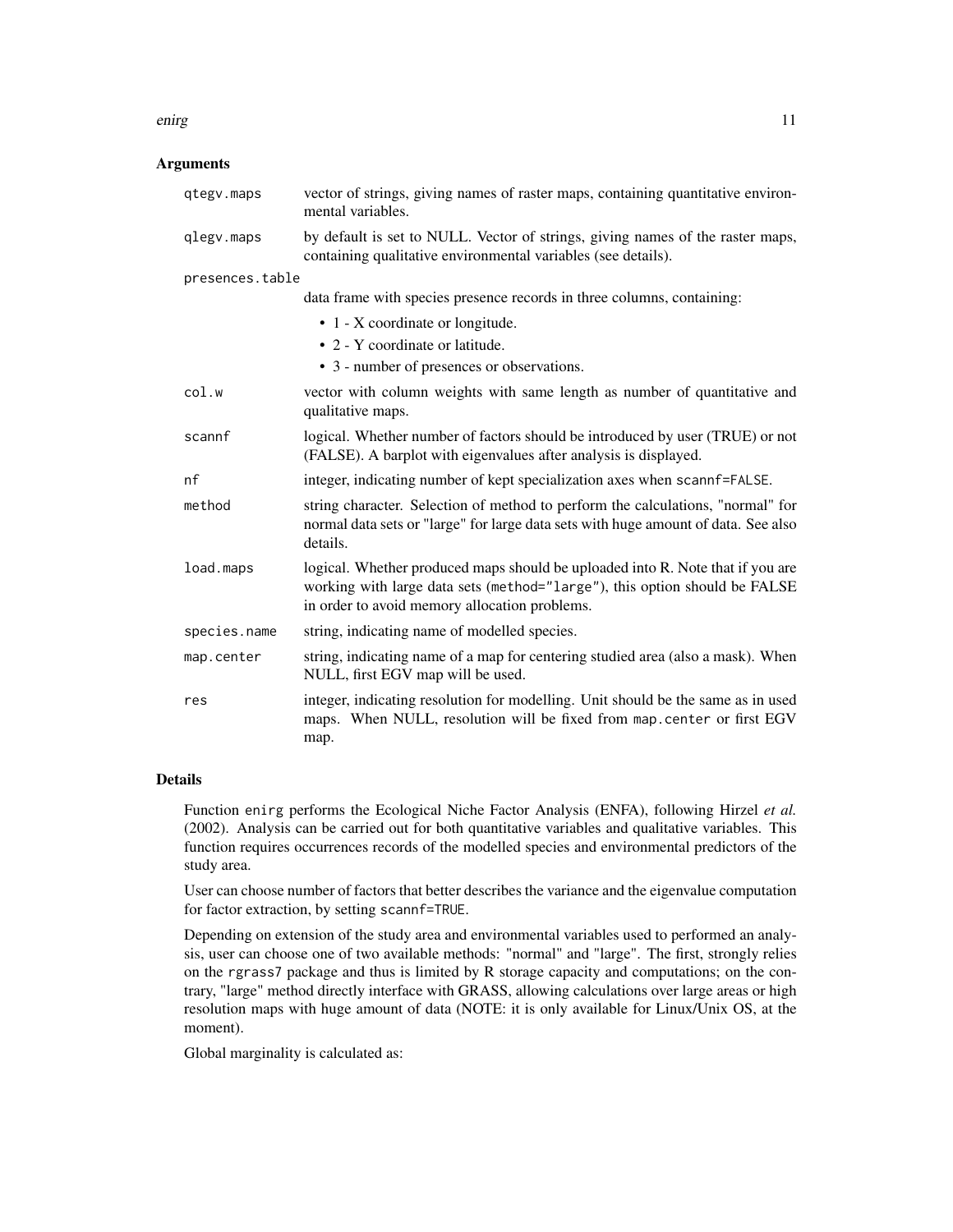$$
M = \frac{\sqrt{\sum_{i=1}^{V} m_i^2}}{1.96}
$$

where  $m_i$  represents marginality of focal species on each EGV (up to  $V$  number of EGVs), in units of standards deviations of global distribution.

Global specialization is calculated as:

$$
S = \frac{\sqrt{\sum_{i=1}^{V} \lambda_i}}{V}
$$

where the eigenvalue  $\lambda_i$  associated to any factor expresses the amount of specialization it accounts for, i.e., ratio of the variance of global distribution to that of the species distribution on this axis.

If load.maps is set to TRUE, then maps of marginality and *nf* number of specialization maps will be loaded into R, by using raster library. Note that this is not recommended for large data sets.

#### Value

enirg returns a list object of class "enirg" containing the following components:

- call. Original call
- nf. An integer indicating the number of kept specialization axes
- cw. Column weights, a vector with p components
- species. Species' name
- egvs. A list of used environmental predictors
- qt.egvs. A list of used quantitative environmental predictors
- ql.egvs. A list of used quantitative environmental predictors
- presences. A data frame containing the observations
- total.marginality. Global marginality
- marginalities. Vector of marginalities for axis
- total.specialization. Global specialization
- specializations. Vector of specializations by axis
- co. Column coordinates, data frame with *V* rows and nf columns
- mar. Coordinates of marginality vector
- m. Marginality
- s. Vector of eigenvalues
- obs.li. Marginality and specialization axis for observations

#### Author(s)

Chiara Magliozzi <chiara.magliozzi@libero.it>, Fernando Canovas <fcgarcia@ualg.pt>, Jose Antonio Palazon-Ferrando <palazon@um.es>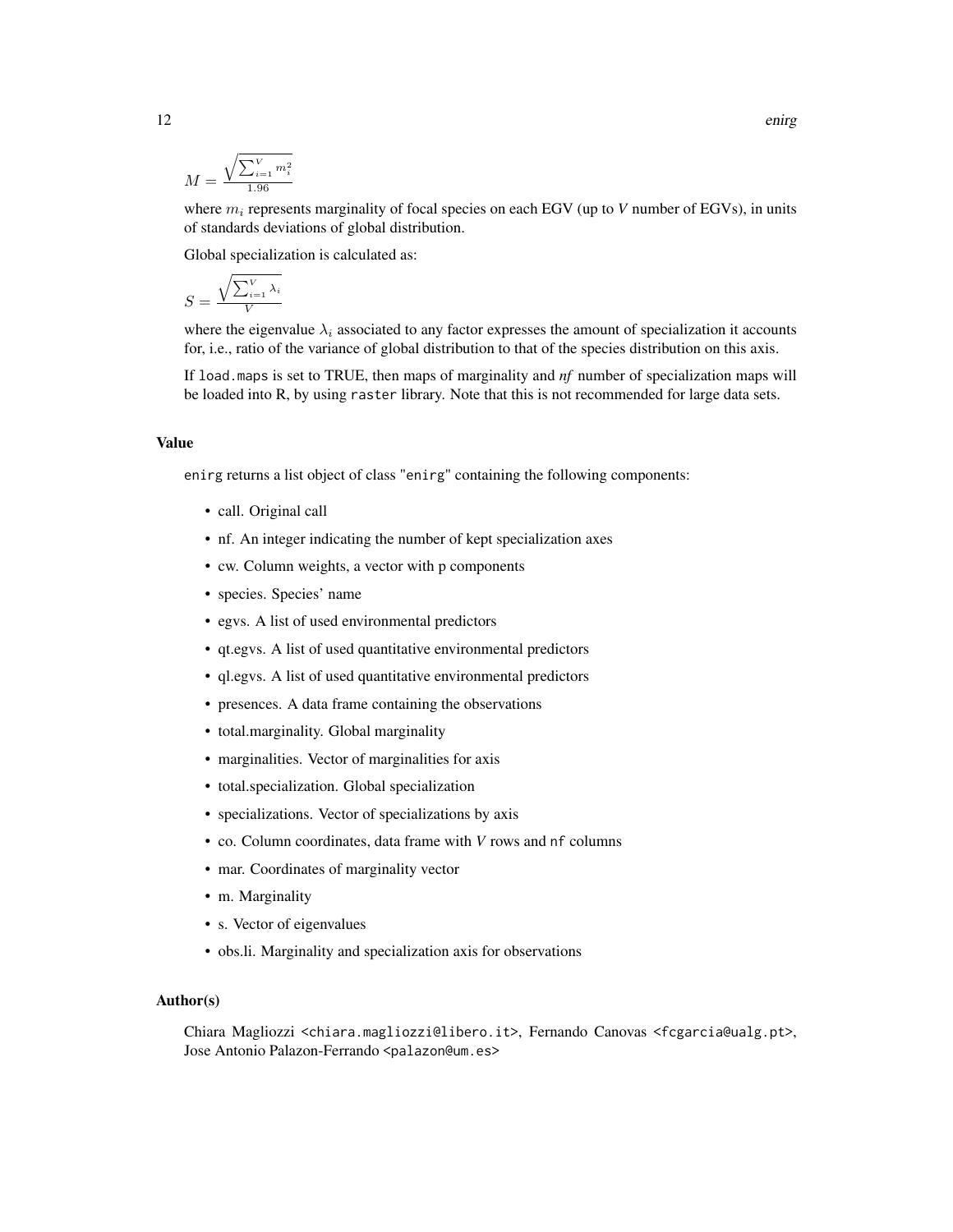#### References

Basille, M., Calenge, C., Marboutin, E., Andersen, R. \& Gaillard, J.M. (2008). Assessing habitat selection using multivariate statistics: Some refinements of the ecological-niche factor analysis. Ecological Modelling, 211, 233-240.

Canovas, F., Magliozzi, C., Mestre, F., Palazon-Ferrando, J.A. and Gonzalez-Wanguemert, M. (2016). ENiRG: R-GRASS interface for efficiently characterizing the ecological niche of species and predicting habitat suitability. Ecography 39: 593-598.

Hirzel, A.H., Hausser, J., Chessel, D. \& Perrin, N. (2002). Ecological-niche factor analysis: How to compute habitat-suitability maps without absence data? Ecology, 83, 2027-2036.

# See Also

[stdz.maps](#page-21-1), [enfa,](#page-0-0) [initGRASS](#page-0-0)

### Examples

```
## Not run:
# starting GRASS session
initGRASS("/usr/bin/grass-7.0.0", home=tempdir())
initGRASS("C:/GRASS", home=tempdir())
data(apis.enirg)
# presences table
lina <- apis.enirg$presences
# loading the environmental information in batch
predictor.names <- c("tann", "mntcm", "rfdm", "rfwm")
predictor.maps <- paste("std_", predictor.names, sep="")
file.names <- paste(system.file(package = "ENiRG"),
                    "/ext/", predictor.names, ".asc", sep="")
import.egvs(file.names, predictor.names)
# standardization
stdz.maps(predictor.names, predictor.maps)
# setting the mask
mask.file <- paste(system.file(package = "ENiRG"),
                    "/ext/", "mask.asc", sep="")
import.egvs(mask.file, "mask")
# performing the Ecologigal Niche Factor Analysis (ENFA)
enirg(presences.table = lina, qtegv.maps = predictor.maps,
      species.name = "African", nf = 3,
      scannf = FALSE, load.maps = TRUE
     map.center = "mask", method = "normal") -> apis.enirg
summary(apis.enirg)
require(raster)
```
<span id="page-12-0"></span>enirg and the set of the set of the set of the set of the set of the set of the set of the set of the set of the set of the set of the set of the set of the set of the set of the set of the set of the set of the set of the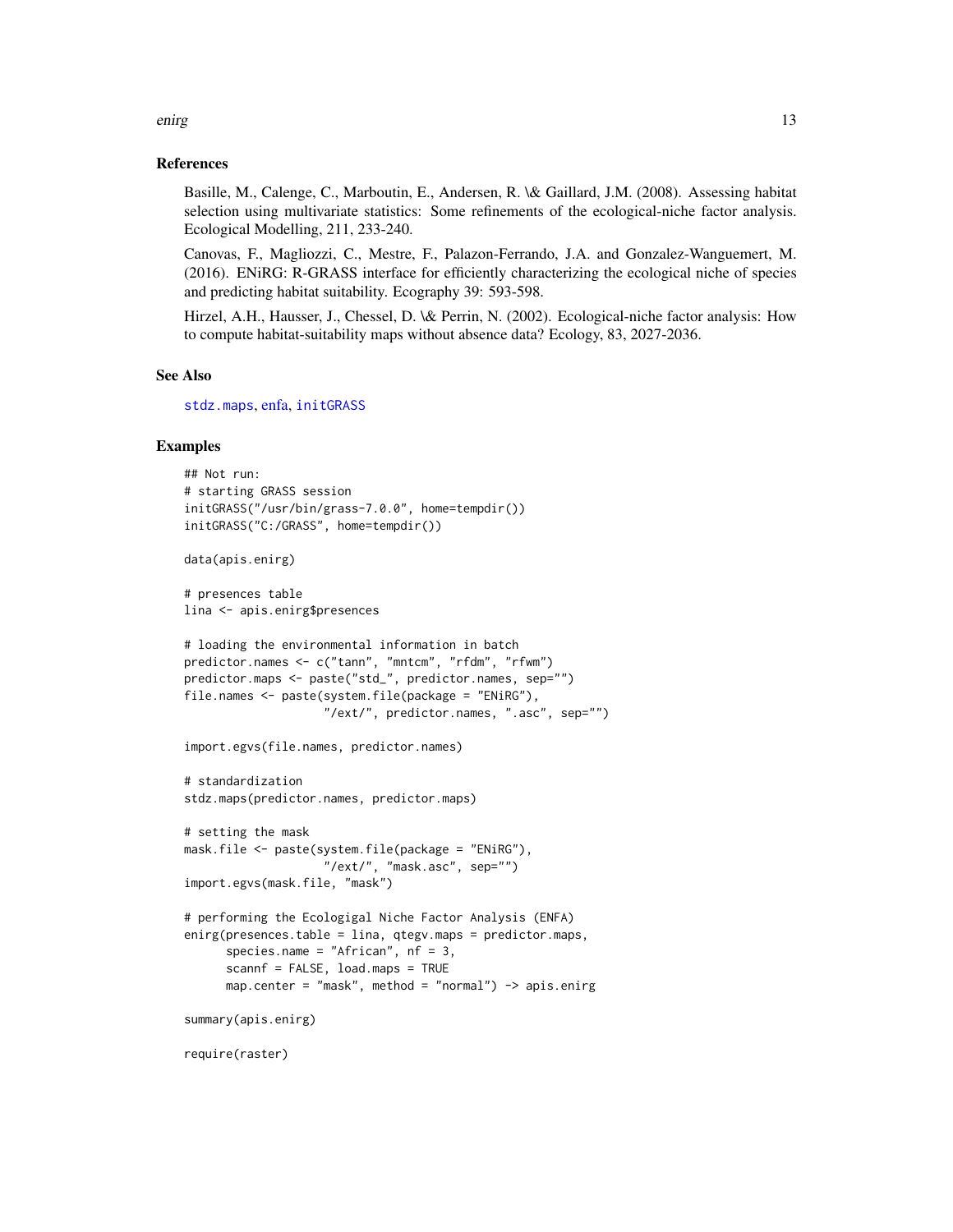```
plot(apis.enirg$African_li_Mar)
plot(apis.enirg$African_li_Spec1)
## End(Not run)
```
enirg.GUI *Graphical User Interface of the* ENiRG *package*

# Description

enirg.GUI creates a friendly GUI to set functions available in this package. Interface relies on *tcltk* and *fgui* routines to parse functions and create widgets.

#### Usage

enirg.GUI()

# Value

Displays a graphic user interface.

# Author(s)

Fernando Canovas <fcgarcia@ualg.pt>, Chiara Magliozzi <chiara.magliozzi@libero.it>

# Examples

enirg.GUI()

<span id="page-13-1"></span>enirg.plot *Ordination plot of* [enirg](#page-9-1) *results*

#### Description

Performs an ordination diagram for objects of class [enirg](#page-9-1).

# Usage

```
enirg.plot(enirg.results, mar.col = "grey", spe.col = "black",
          method = "extended", plot.egvs = TRUE, asp = FALSE,
          title = NULL)
```
<span id="page-13-0"></span>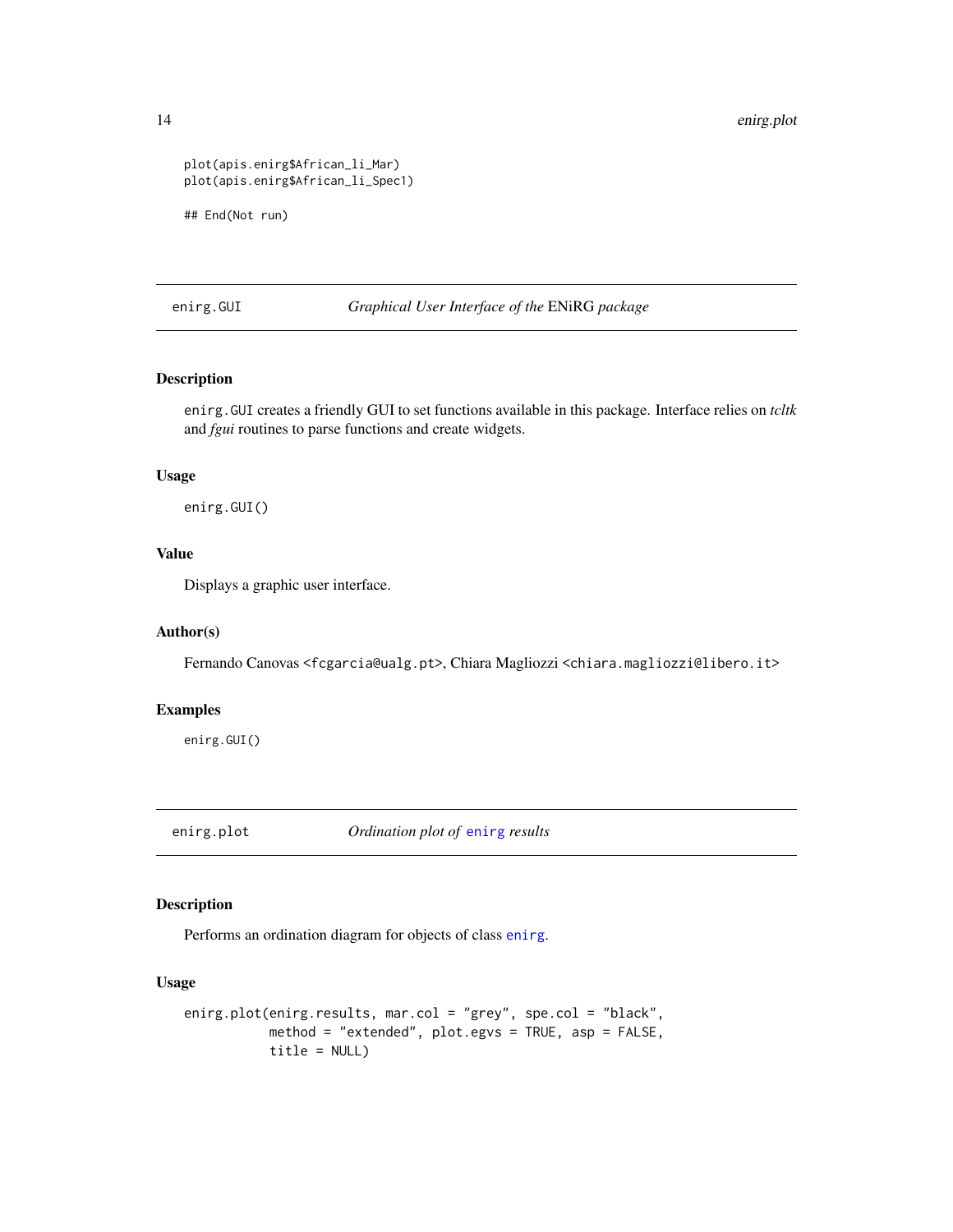#### <span id="page-14-0"></span>enirg.plot 15

#### Arguments

| enirg.results | an object of class enirg                                                                                                                                                  |
|---------------|---------------------------------------------------------------------------------------------------------------------------------------------------------------------------|
| mar.col       | color for filling available space (habitat)                                                                                                                               |
| spe.col       | color for filling used space (presences data)                                                                                                                             |
| method        | a string character. "extended" represents available space by using the con-<br>vex hull, "simplified" represents available space by a polygon, representing the<br>range. |
| plot.egys     | logical. If TRUE, ecogeographical variables will be also plotted in the ordination<br>diagram.                                                                            |
| asp           | logical. If TRUE, marginality and specialization axes will be scaled.                                                                                                     |
| title         | string. A title for plot.                                                                                                                                                 |

# **Details**

enirg.plot displays the factorial map of pixels, by projection of the row coordinates of ENFA analysis. Available and used habitat are displayed as polygon area and clouds of points, respectively. Marginality axis is the X-axis and specialization is the Y-axis. Quantitative environmental predictors used for the analysis are represented using blue arrows and qualitative ones are represented by text labels. White dot shows the centroid of the used habitat.

#### Author(s)

Fernando Canovas <fcgarcia@ualg.pt>, Chiara Magliozzi <chiara.magliozzi@libero.it>

# References

Basille, M., Calenge, C., Marboutin, E., Andersen, R. and Gaillard, J.M. (2008) Assessing habitat selection using multivariate statistics: Some refinements of the ecological-niche factor analysis. Ecological Modelling, 211, 233–240.

# See Also

[enirg](#page-9-1), [import.egvs](#page-17-1), [enfa](#page-0-0), [scatter.enfa](#page-0-0), [initGRASS](#page-0-0)

### Examples

```
## Not run:
# starting GRASS session
initGRASS("/usr/bin/grass-7.0.0", home=tempdir())
initGRASS("C:/GRASS", home=tempdir())
```

```
data(apis.enirg)
```

```
# presences table
lina <- apis.enirg$presences
```

```
# loading the environmental information in batch
predictor.names <- c("tann", "mxtwm", "mntcm", "rfdm", "rfseas")
```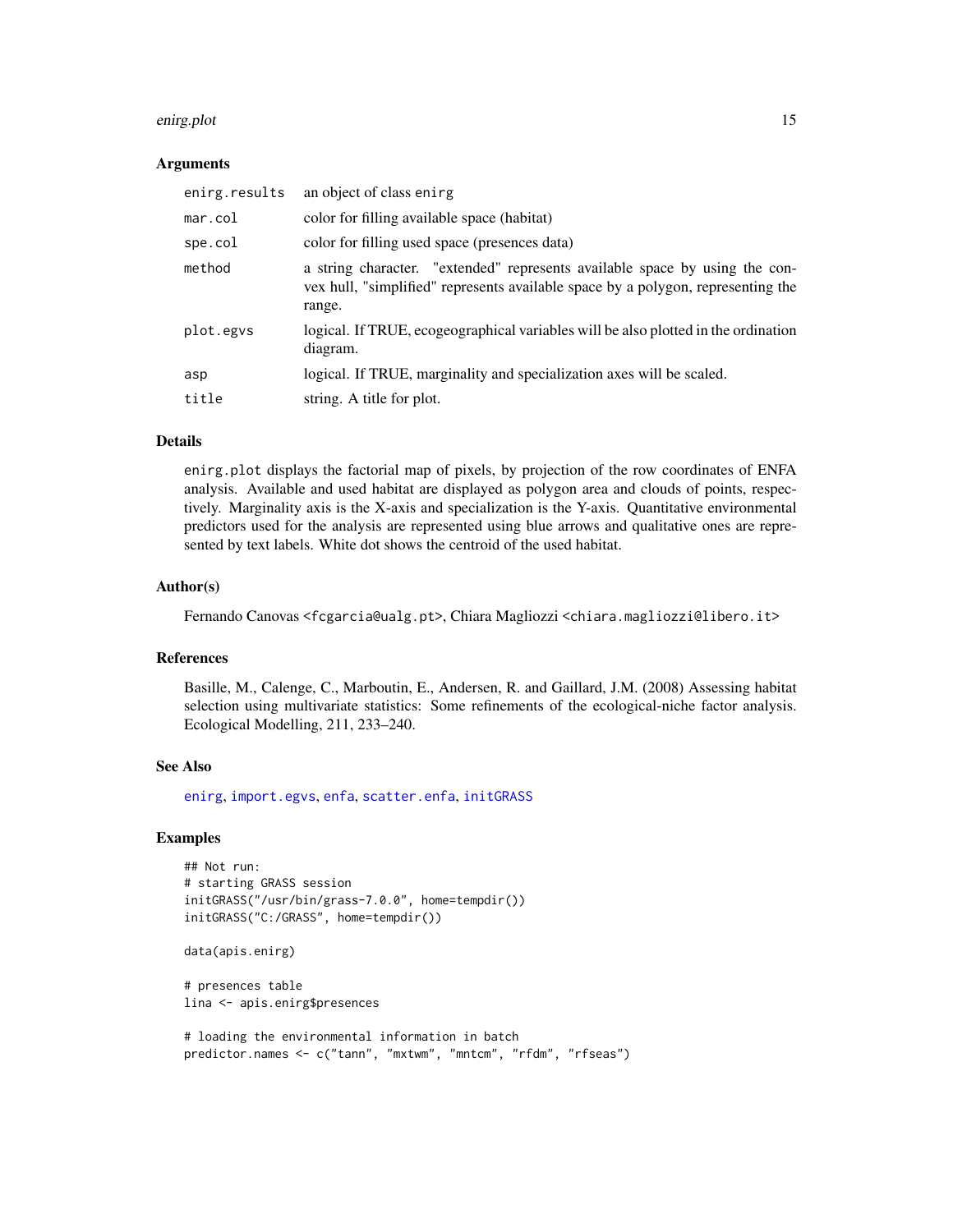```
predictor.maps <- paste("std_", predictor.names, sep="")
file.names <- paste(system.file(package = "ENiRG"),
                    "/ext/", predictor.names, ".asc", sep="")
import.egvs(file.names, predictor.names)
# standardization
stdz.maps(predictor.names, predictor.maps)
# performing the Ecologigal Niche Factor Analysis (ENFA)
enirg(presences.table = lina, qtegv.maps = predictor.maps,
      species.name = "African", nf = 3, scannf = FALSE,
      method = "normal") \rightarrow apis. enfaenirg.plot(apis.enfa)
## End(Not run)
```
# <span id="page-15-1"></span>enirg.predict *Predicting species' suitable habitat*

### Description

enirg.predict computes habitat suitability maps (HSM) using the Ecological Niche Factor Analysis (see [enirg](#page-9-1)), and Mahalanobis distances method.

#### Usage

```
enirg.predict(enirg.results, qtegv.maps = NULL, qlegv.maps = NULL,
              load.map = FALSE, method = "normal",
              prediction.name = "predicted")
```
#### Arguments

| enirg.results   | object of class enirg                                                                                                                                                                                                                      |
|-----------------|--------------------------------------------------------------------------------------------------------------------------------------------------------------------------------------------------------------------------------------------|
| qtegy.maps      | vector giving names of quantitative environmental variables raster maps. If set to<br>NULL, automatically uses the same variables as the one used to perform ening.                                                                        |
| glegy.maps      | by default is set to NULL. vector of strings, giving names of raster maps, con-<br>taining qualitative environmental variables (see details). If set to NULL, auto-<br>matically uses the same variables as the one used to perform ening. |
| load.map        | logical. Whether map should be uploaded as an object of class raster.                                                                                                                                                                      |
| method          | string. "normal" or "large".                                                                                                                                                                                                               |
| prediction.name |                                                                                                                                                                                                                                            |
|                 | atalan - Anal Confeanantan Jedised assoc                                                                                                                                                                                                   |

string. A suffix for naming derived maps.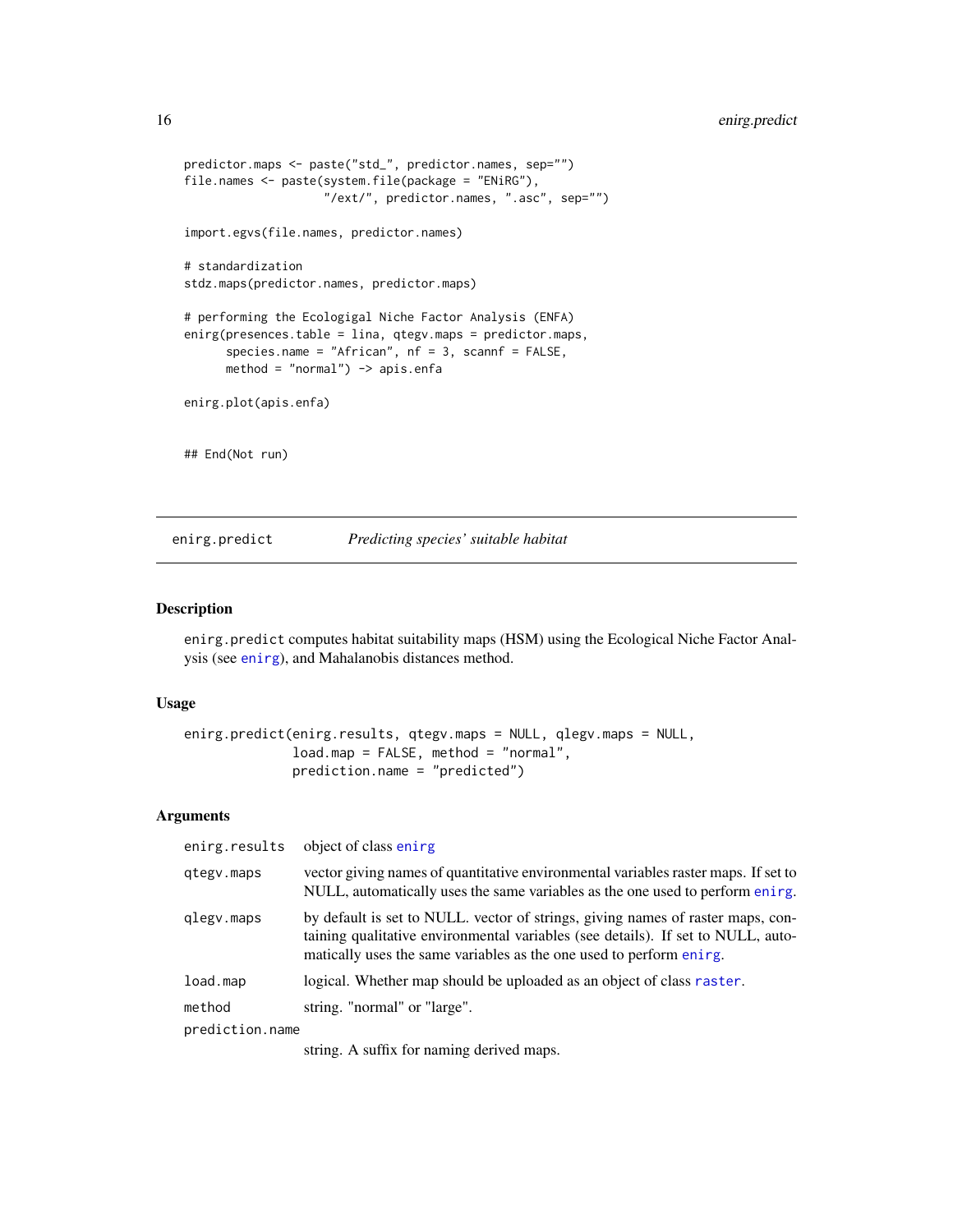#### <span id="page-16-0"></span>enirg.predict 17

#### Details

Function enirg.predict, bases prediction on the results obtained from enirg function. User can choose to upload new environmental variables (i.e., to make predictions under different scenarios), or to use the same predictors, which were provided to compute the ENFA analysis. In both cases position of the niche is determined computing Mahalanobis distances for each pixel from the barycentre of the niche using the row coordinates of the ENFA analysis. Computed HSM has values ranging from 0 (complete absence) to 1 (complete presence).

Results should be later classified by using [boyce](#page-5-1).

Depending on the extension of the study area and the environmental variables used to performed the analysis, User can choose one of two available methods: "normal" and "large". The first, strongly relies on the rgrass7 package and thus is limited by R storage capacity and computations; on the contrary, "large" method directly interface with GRASS, allowing calculations over large areas or high resolution maps with huge amount of data, but it is only available for Linux/Unix OS, at the moment.

# Value

It computes HSM and stores it as raster a map layer in GRASS. It also returns a list of:

- predictions. A data frame with observed and predicted values.
- validation. A data frame with distribution of predicted values for both the observed data and the entire predicted map.
- map. Prediction map can be also uploaded into R by setting load.map to TRUE

# Author(s)

Fernando Canovas <fcgarcia@ualg.pt>, Chiara Magliozzi <chiara.magliozzi@libero.it>

#### References

Hirzel, A.H., Hausser, J., Chessel, D. \& Perrin, N. (2002) Ecological-niche factor analysis: How to compute habitat-suitability maps without absence data? Ecology, 83, 2027-2036.

#### See Also

[enirg](#page-9-1), [import.egvs](#page-17-1), [predict.enfa](#page-0-0), [initGRASS](#page-0-0)

#### Examples

```
## Not run:
# starting GRASS session
initGRASS("/usr/bin/grass-7.0.0", home=tempdir())
initGRASS("C:/GRASS", home=tempdir())
```
data(apis.enirg)

# presences table lina <- apis.enirg\$presences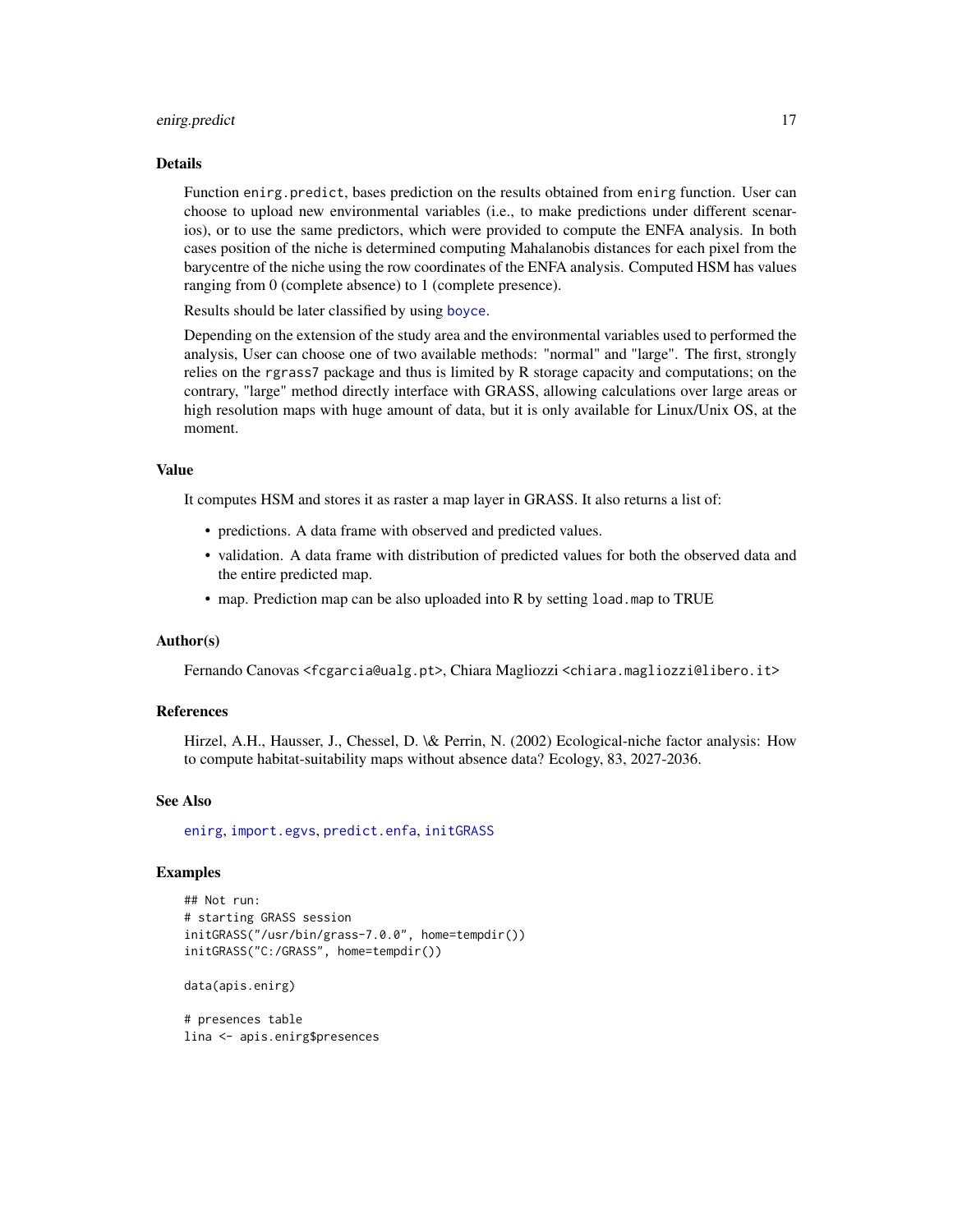```
# loading the environmental information in batch
predictor.names <- c("tann", "mxtwm", "mntcm", "rfdm", "rfseas")
predictor.maps <- paste("std_", predictor.names, sep="")
file.names <- paste(system.file(package = "ENiRG"),
                    "/ext/", predictor.names, ".asc", sep="")
import.egvs(file.names, predictor.names)
# standardization
stdz.maps(predictor.names, predictor.maps)
# performing the Ecologigal Niche Factor Analysis (ENFA)
enirg(presences.table = lina, qtegv.maps = predictor.maps,
      species.name = "African", nf = 1, scannf = FALSE,
     method = "normal") -> apis.enfa
enirg.predict(apis.enfa, load.map = TRUE, method = "normal") -> apis.hsm
## End(Not run)
require(raster)
# Results can be directly loaded from:
data(apis.hsm)
plot(apis.hsm$African_predicted_hsm)
contour(apis.hsm$African_predicted_hsm, add = TRUE)
```
<span id="page-17-1"></span>import.egvs *Raster file importation*

# Description

This function allows to import raster files into raster maps layers supported in GRASS. Available formats are those provided by GDAL library ([http://www.gdal.org/formats\\_list.html](http://www.gdal.org/formats_list.html)).

#### Usage

import.egvs(filenames, output.names)

# Arguments

| filenames    | character string. Path to raster file to be imported.                                     |
|--------------|-------------------------------------------------------------------------------------------|
| output.names | character string. Name of output raster map that will be created in GRASS<br>environment. |

<span id="page-17-0"></span>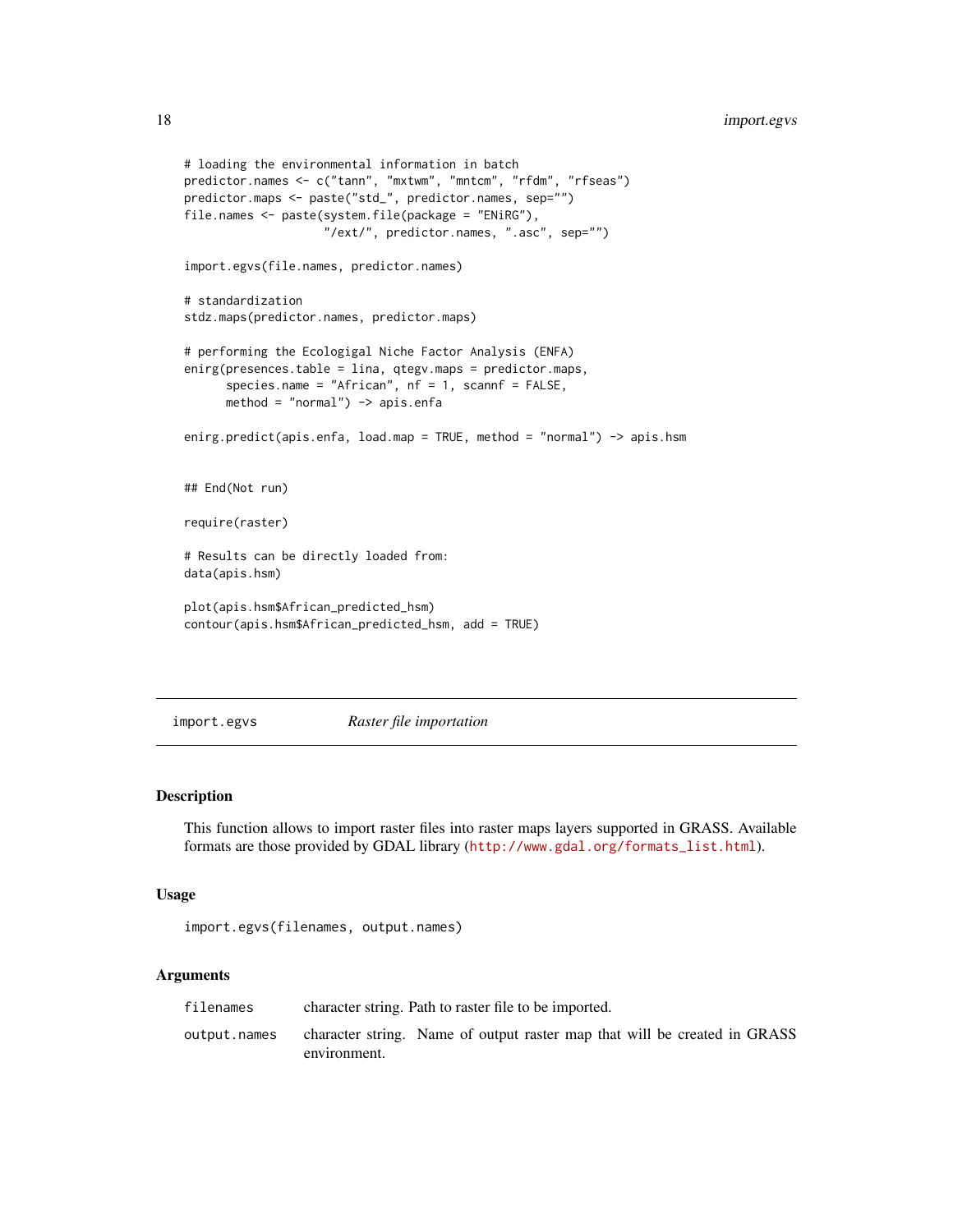#### <span id="page-18-0"></span>list.maps 19

# Details

Datum and projection of source dataset must match projection of current GRASS location, otherwise a report error message can be generated.

#### Value

A raster map layer will be uploaded into the opened GRASS environment.

# Author(s)

Chiara Magliozzi <chiara.magliozzi@libero.it>, Fernando Canovas <fcgarcia@ualg.pt>

# References

<http://grass.osgeo.org/grass64/manuals/r.in.gdal.html>

#### See Also

[list.maps](#page-18-1), [initGRASS](#page-0-0)

# Examples

```
## Not run:
# starting GRASS session
initGRASS("/usr/bin/grass-7.0.0", home=tempdir())
initGRASS("C:/GRASS", home=tempdir())
## Path to file
file1 <- paste(system.file(package = "ENiRG"), "/ext/tann.asc", sep="")
import.egvs(file1, "tann")
list.maps()
## End(Not run)
```
<span id="page-18-1"></span>list.maps *List available raster and/or vector maps*

#### Description

This function gives a list of maps in the current GRASS session, matching with a user-specified pattern.

#### Usage

 $list.maps(prefix = "*")$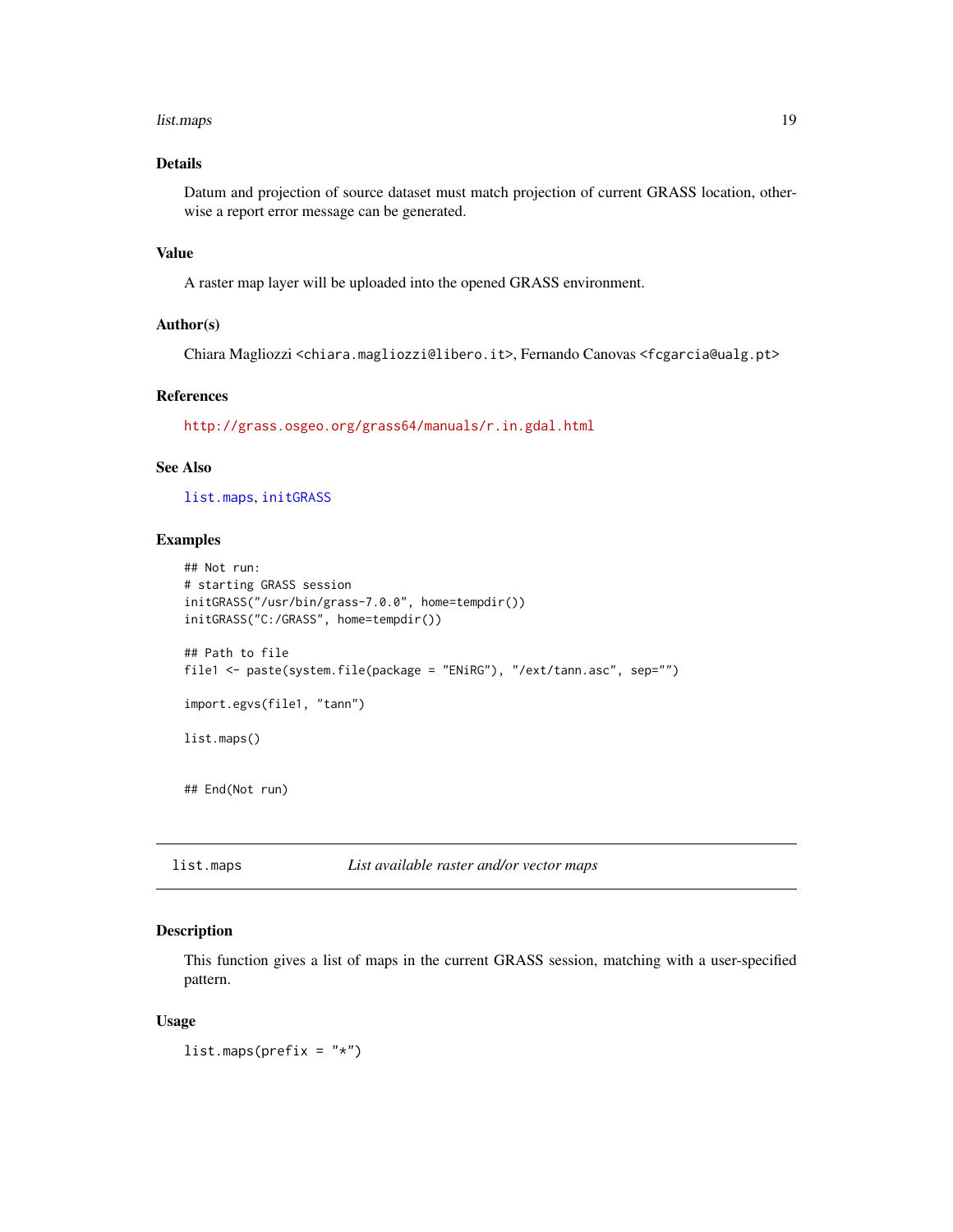#### <span id="page-19-0"></span>**Arguments**

prefix character string. It states a pattern to search for.

# Details

Argument prefix allows to list all maps matching a regular expression or pattern, i.e., "std\_\*" will search for all maps starting with "std\_". See also [https://en.wikipedia.org/wiki/Regular\\_](https://en.wikipedia.org/wiki/Regular_expression) [expression](https://en.wikipedia.org/wiki/Regular_expression) regular expressions (aka regex) - from Wikipedia, the free encyclopedia.

# Value

Return a list of all both vectorial and raster maps available in the current GRASS session, matching a regular expression.

#### Author(s)

Chiara Magliozzi <chiara.magliozzi@libero.it>, Fernando Canovas <fcgarcia@ualg.pt>

#### References

<https://grass.osgeo.org/grass70/manuals/g.list.html>

# See Also

[map.info](#page-20-1), [import.egvs](#page-17-1), [initGRASS](#page-0-0)

# Examples

```
## Not run:
# starting GRASS session
initGRASS("/usr/bin/grass-7.0.0", home=tempdir())
initGRASS("C:/GRASS", home=tempdir())
## Path of the files to be read
predictor.names <- c("tann", "mntcm", "mxtwm", "rfann", "rfdm", "rfwm")
file.names <- paste(system.file(package = "ENiRG"),
                    "/ext/", predictor.names, ".asc", sep="")
import.egvs(file.names, predictor.names)
list.maps("rf*")
list.maps("*ann")
```
## End(Not run)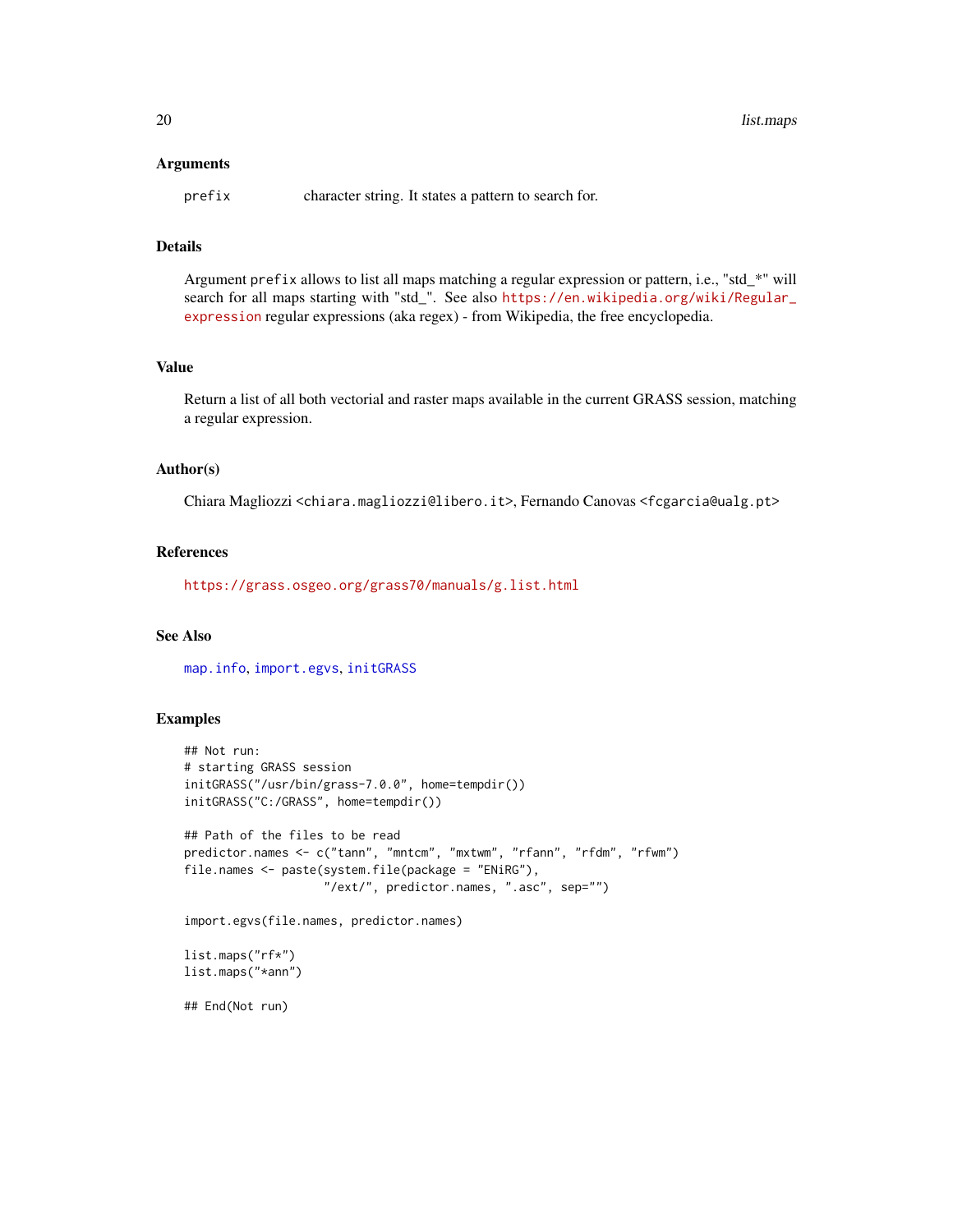<span id="page-20-1"></span><span id="page-20-0"></span>

Metadata about GRASS environment and about a map (i.e., raster map resolution, type and range) will be returned as a list. User can choose GRASS format to store the information, i.e. in a .txt file, or to have output as a list in R.

#### Usage

```
map.info(map.name, format = "grass")
```
# Arguments

| map.name | character string. Name of a raster map stored in GRASS as returned from<br>list.maps. |
|----------|---------------------------------------------------------------------------------------|
| format   | character string, by default "grass". Preferred output format between GRASS           |
|          | output format ("grass") and R list ("r").                                             |

# Value

Return either a list or text.

#### Author(s)

Chiara Magliozzi <chiara.magliozzi@libero.it>, Fernando Canovas <fcgarcia@ualg.pt>

#### References

<https://grass.osgeo.org/grass70/manuals/r.info.html>

#### See Also

[import.egvs](#page-17-1), [initGRASS](#page-0-0)

# Examples

```
## Not run:
# starting GRASS session
initGRASS("/usr/bin/grass-7.0.0", home=tempdir())
initGRASS("C:/GRASS", home=tempdir())
## Path to file
file1 <- paste(system.file(package = "ENiRG"),"/ext/tann.asc", sep="")
import.egvs(file1, "tann")
map.info("tann", format="r")
```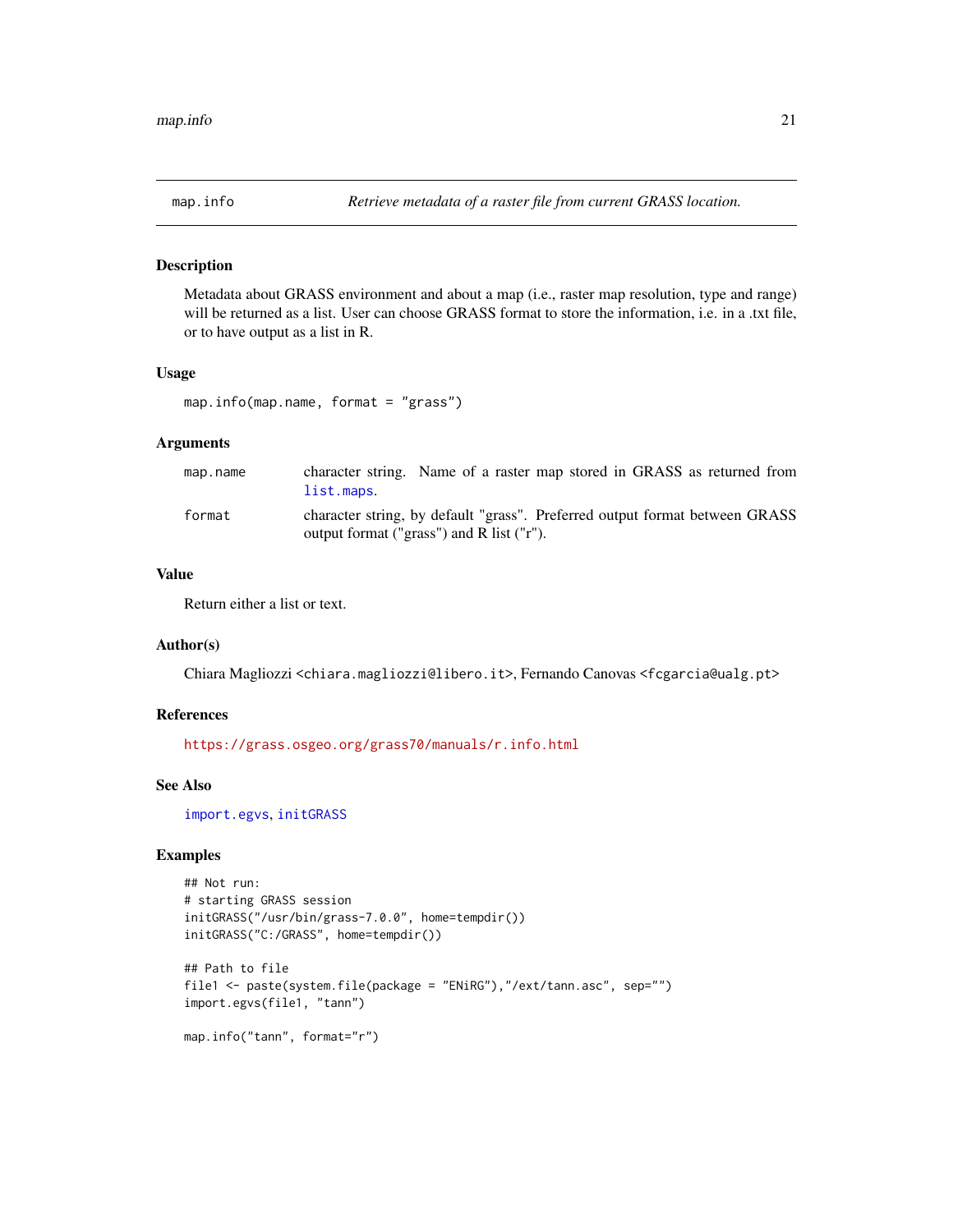<span id="page-21-0"></span>## End(Not run)

#### <span id="page-21-1"></span>stdz.maps *Standardization of raster maps*

#### **Description**

This function standardizes according to the mean of the values contained in a raster map, previously imported into GRASS.

#### Usage

stdz.maps(map.names, output.names = NULL)

#### **Arguments**

| map.names    | character string. Name of a raster maps to be standardized.   |
|--------------|---------------------------------------------------------------|
| output.names | character string. Output name of the standardized raster map. |

#### Details

When working with multiple rasters, it is often necessary to measures them at the same numerical scale. The standardization allows to easier find maximum likelihood estimates and thus compare one raster to the others. It is important to retrieve the mean and standard deviation for each raster individually and then normalize all the different raster maps. This function calculates univariate statistics (minimum and maximum cell values, range, arithmetic mean, population variance, standard deviation, and coefficient of variation) from the non-null cells of a raster map.

Normalized raster map is then calculated following this normalized equation:

 $Z_{(i,j)} = \frac{x_{(i,j)} - \bar{X}}{\sigma_X}$ σ<sup>X</sup>

, where  $Z_{(i,j)}$  is the normalized value in a particular cell of cartesian coordinates (i,j) in the resolution of the map,  $x_{(i,j)}$  is the current value for that cell,  $\bar{X}$  is the mean of the map and  $\sigma_X$  is the standard deviation of the map.

#### Value

This function returns a new raster map resulted from the normalization. When no output names are provided, obtained maps will be the same as the input, but adding a prefix "std\_"

#### Author(s)

Chiara Magliozzi <chiara.magliozzi@libero.it>, Fernando Canovas <fcgarcia@ualg.pt>

#### See Also

[import.egvs](#page-17-1), [enirg](#page-9-1), [initGRASS](#page-0-0)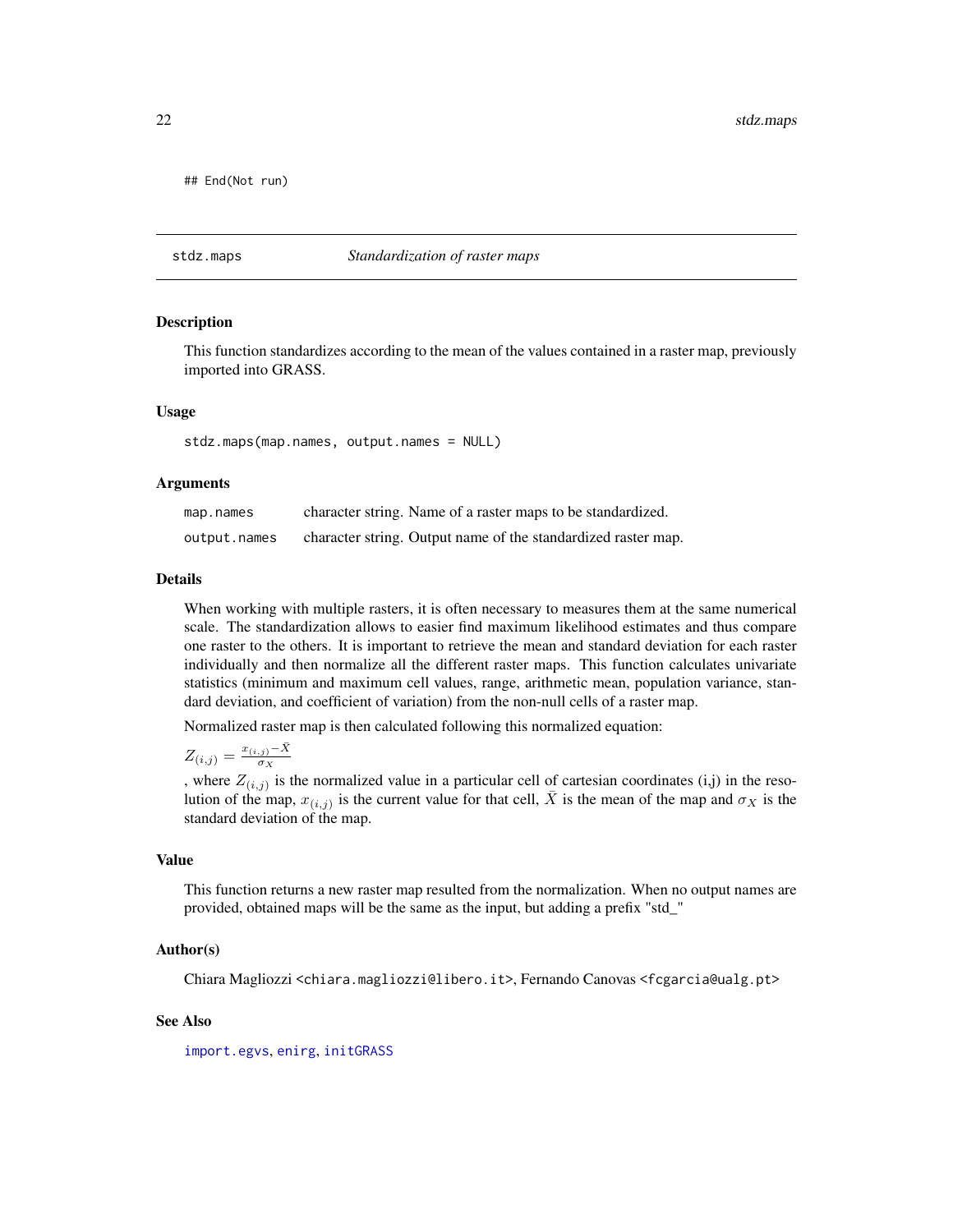#### stdz.maps 23

# Examples

```
## Not run:
# starting GRASS session
# initGRASS("/usr/bin/grass-7.0.0", home=tempdir())
# initGRASS("C:/GRASS", home=tempdir())
## Path to the file to be imported
file1 <- paste(system.file(package = "ENiRG"), "/ext/tann.asc", sep="")
import.egvs(file1, "tann")
stdz.maps("tann","std_tann")
```
## End(Not run)